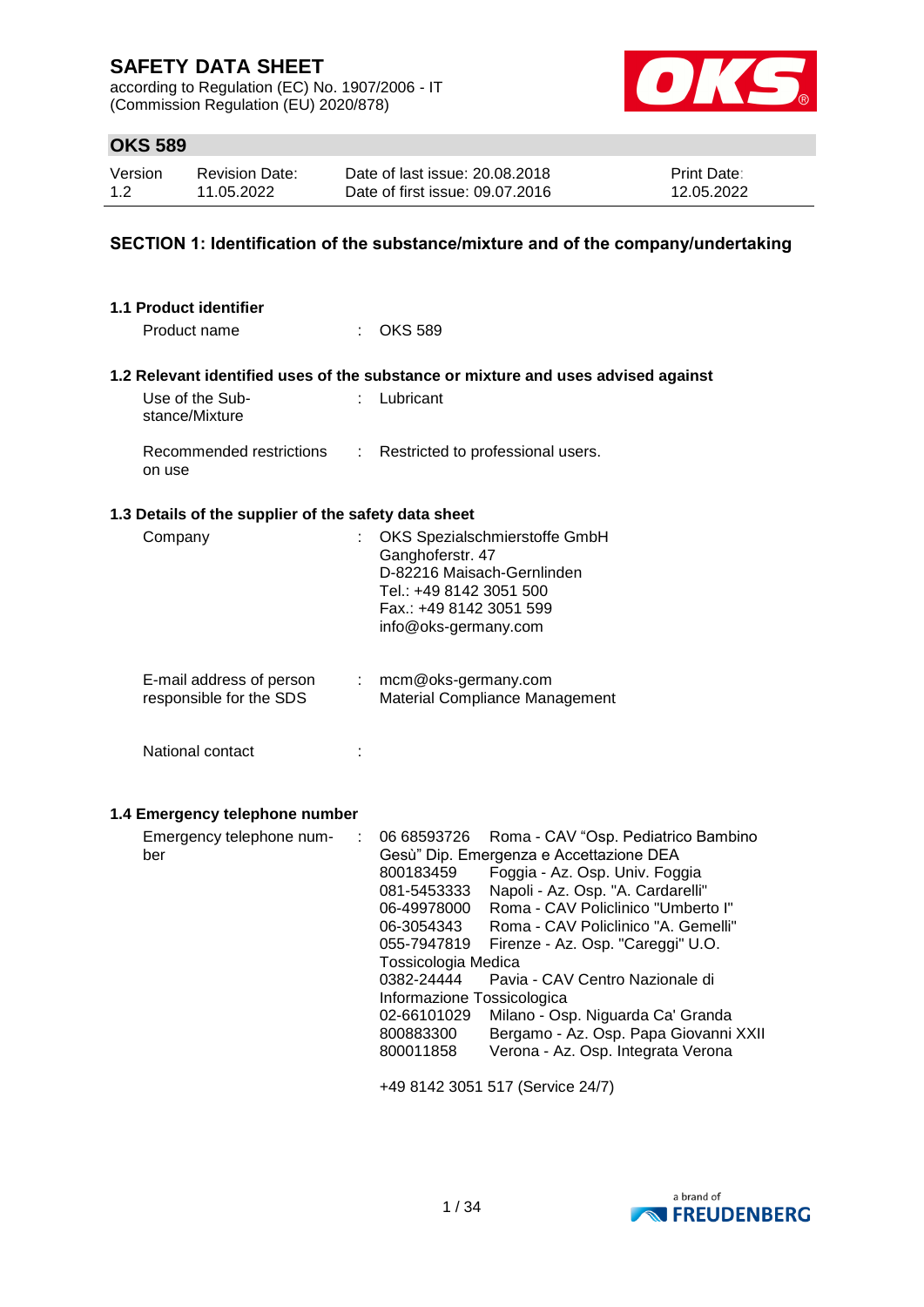according to Regulation (EC) No. 1907/2006 - IT (Commission Regulation (EU) 2020/878)



## **OKS 589**

| Version | <b>Revision Date:</b> | Date of last issue: 20.08.2018  | <b>Print Date:</b> |
|---------|-----------------------|---------------------------------|--------------------|
| 1.2     | 11.05.2022            | Date of first issue: 09.07.2016 | 12.05.2022         |

#### **SECTION 2: Hazards identification**

#### **2.1 Classification of the substance or mixture**

| Classification (REGULATION (EC) No 1272/2008)                                                |                                           |
|----------------------------------------------------------------------------------------------|-------------------------------------------|
| Flammable liquids, Category 2                                                                | H225: Highly flammable liquid and vapour. |
| Serious eye damage, Category 1                                                               | H318: Causes serious eye damage.          |
| Specific target organ toxicity - single ex-<br>posure, Category 3, Central nervous<br>system | H336: May cause drowsiness or dizziness.  |

#### **2.2 Label elements**

| Labelling (REGULATION (EC) No 1272/2008) |                                  |                                                                                                                                                                                        |
|------------------------------------------|----------------------------------|----------------------------------------------------------------------------------------------------------------------------------------------------------------------------------------|
| Hazard pictograms                        |                                  |                                                                                                                                                                                        |
| Signal word                              | Danger                           |                                                                                                                                                                                        |
| <b>Hazard statements</b>                 | H <sub>225</sub><br>H318<br>H336 | Highly flammable liquid and vapour.<br>Causes serious eye damage.<br>May cause drowsiness or dizziness.                                                                                |
| Supplemental Hazard<br><b>Statements</b> | <b>EUH066</b>                    | Repeated exposure may cause skin<br>dryness or cracking.                                                                                                                               |
| Precautionary statements                 | <b>Prevention:</b>               |                                                                                                                                                                                        |
|                                          | P210                             | Keep away from heat, hot surfaces, sparks,<br>open flames and other ignition sources. No<br>smoking.                                                                                   |
|                                          | P <sub>233</sub><br>P280         | Keep container tightly closed.<br>Wear protective gloves/ protective clothing/<br>eye protection/ face protection.                                                                     |
|                                          | <b>Response:</b>                 |                                                                                                                                                                                        |
|                                          | $P305 + P351 + P338 + P310$      | IF IN EYES: Rinse cautiously<br>with water for several minutes. Remove<br>contact lenses, if present and easy to do.<br>Continue rinsing. Immediately call a<br>POISON CENTER/ doctor. |
|                                          | P370 + P378                      | In case of fire: Use alcohol-resistant foam,<br>carbon dioxide or water mist to extinguish.                                                                                            |
|                                          | Storage:                         |                                                                                                                                                                                        |
|                                          | $P403 + P235$                    | Store in a well-ventilated place. Keep cool.                                                                                                                                           |

#### **Hazardous components which must be listed on the label:**

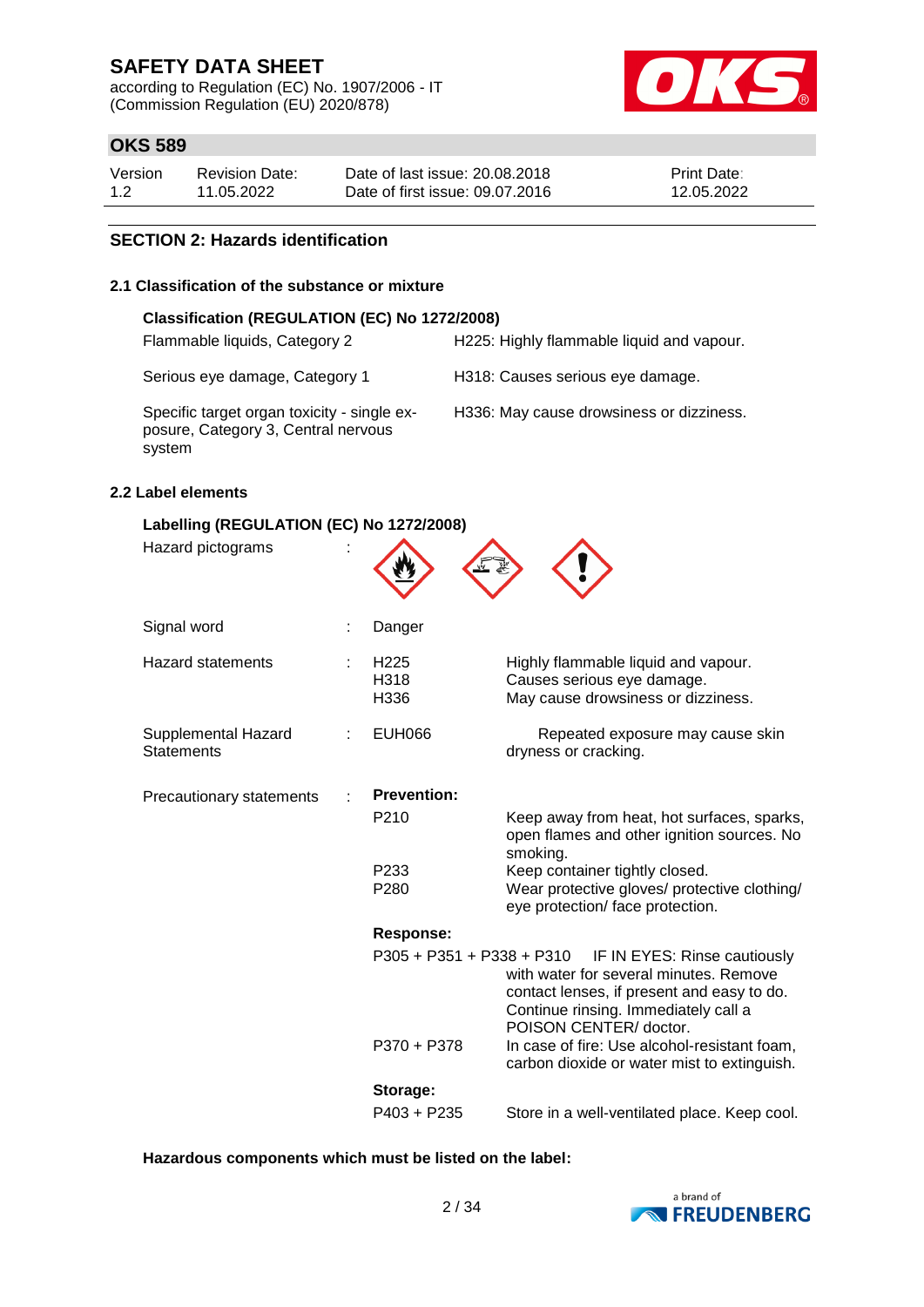according to Regulation (EC) No. 1907/2006 - IT (Commission Regulation (EU) 2020/878)



## **OKS 589**

| Version | <b>Revision Date:</b> | Date of last issue: 20.08.2018  | <b>Print Date:</b> |
|---------|-----------------------|---------------------------------|--------------------|
| 1.2     | 11.05.2022            | Date of first issue: 09.07.2016 | 12.05.2022         |

n-butyl acetate

butanone

ethyl acetate

butan-1-ol

#### **2.3 Other hazards**

This substance/mixture contains no components considered to be either persistent, bioaccumulative and toxic (PBT), or very persistent and very bioaccumulative (vPvB) at levels of 0.1% or higher.

Ecological information: The substance/mixture does not contain components considered to have endocrine disrupting properties according to REACH Article 57(f) or Commission Delegated regulation (EU) 2017/2100 or Commission Regulation (EU) 2018/605 at levels of 0.1% or higher.

Toxicological information: The substance/mixture does not contain components considered to have endocrine disrupting properties according to REACH Article 57(f) or Commission Delegated regulation (EU) 2017/2100 or Commission Regulation (EU) 2018/605 at levels of 0.1% or higher.

### **SECTION 3: Composition/information on ingredients**

#### **3.2 Mixtures**

Chemical nature : Solvent mixture epoxy resin solid lubricant PTFE Molybdenum disulfide

#### **Components**

| Chemical name   | CAS-No.<br>EC-No.<br>Index-No.<br>Registration number                     | Classification                                            | specific concen-<br>tration limit<br>M-Factor<br><b>Notes</b><br>Acute toxicity<br>estimate | Concentration<br>(% w/w) |
|-----------------|---------------------------------------------------------------------------|-----------------------------------------------------------|---------------------------------------------------------------------------------------------|--------------------------|
| n-butyl acetate | 123-86-4<br>204-658-1<br>607-025-00-1<br>01-2119485493-29-<br><b>XXXX</b> | Flam. Liq.3; H226<br>STOT SE3; H336;<br><b>EUH066</b>     |                                                                                             | $>= 30 - 50$             |
| butanone        | 78-93-3<br>201-159-0                                                      | Flam. Liq.2; H225<br>Eye Irrit.2; H319<br>STOT SE3; H336; |                                                                                             | $>= 20 - < 30$           |

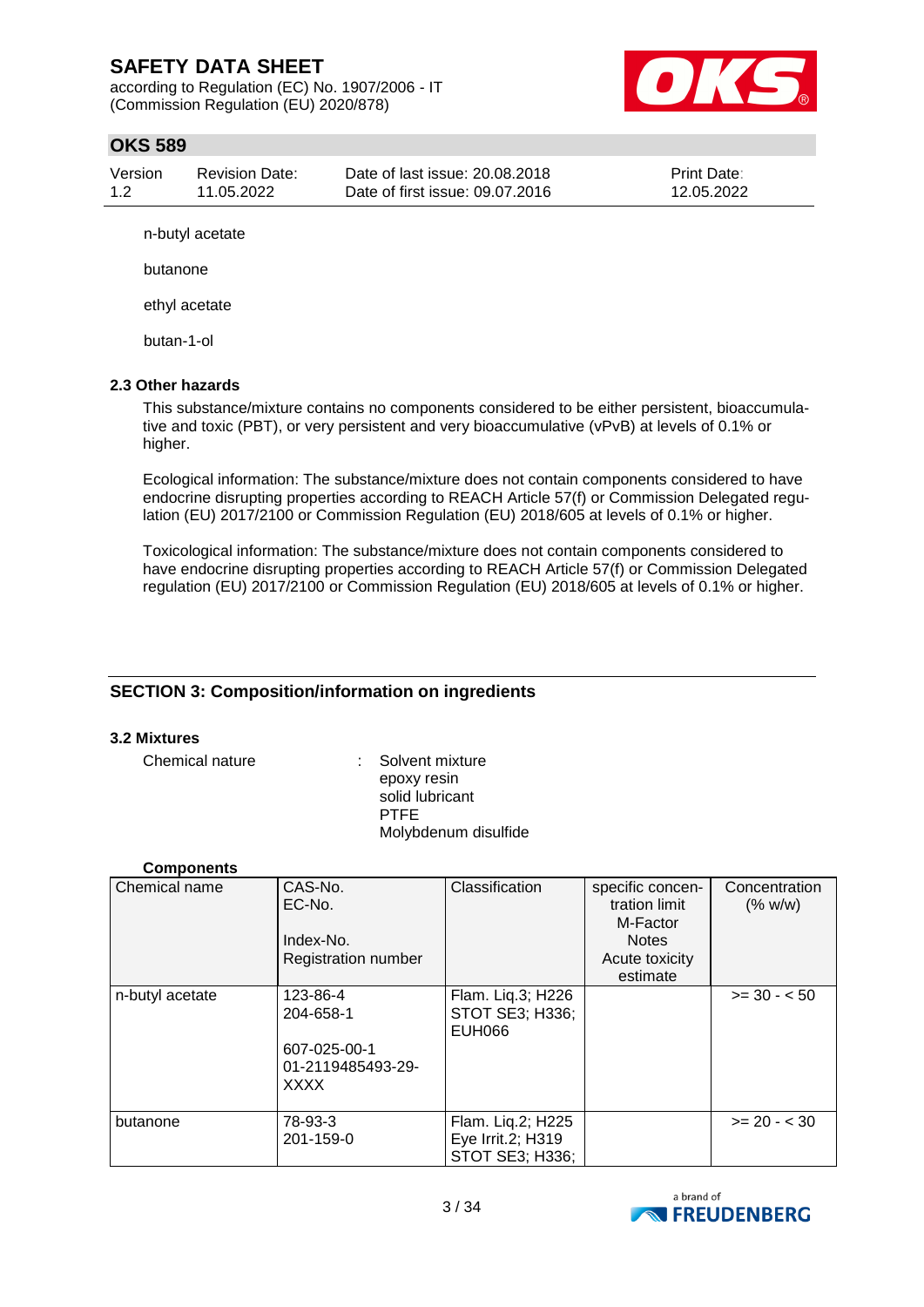according to Regulation (EC) No. 1907/2006 - IT (Commission Regulation (EU) 2020/878)



## **OKS 589**

| Version<br>1.2             | <b>Revision Date:</b><br>11.05.2022 |                                                                            | Date of last issue: 20.08.2018<br>Date of first issue: 09.07.2016                                                   | Print Date:<br>12.05.2022   |                          |
|----------------------------|-------------------------------------|----------------------------------------------------------------------------|---------------------------------------------------------------------------------------------------------------------|-----------------------------|--------------------------|
|                            |                                     | 606-002-00-3<br>01-2119457290-43-<br><b>XXXX</b>                           | <b>EUH066</b>                                                                                                       |                             |                          |
| ethyl acetate              |                                     | 141-78-6<br>205-500-4<br>607-022-00-5<br>01-21119475103-46-<br><b>XXXX</b> | Flam. Liq.2; H225<br>Eye Irrit.2; H319<br>STOT SE3; H336;<br><b>EUH066</b>                                          |                             | $>= 10 - 20$             |
| butan-1-ol                 |                                     | $71-36-3$<br>200-751-6<br>603-004-00-6<br>01-2119484630-38-<br><b>XXXX</b> | Flam. Liq.3; H226<br>Acute Tox.4; H302<br>Skin Irrit.2; H315<br>Eye Dam.1; H318<br>STOT SE3; H336<br>STOT SE3; H335 |                             | $\overline{>=}$ 3 - < 10 |
| triphosphate               | aluminium dihydrogen                | 13939-25-8<br>237-714-9<br>01-2119970565-28-<br><b>XXXX</b>                | Eye Irrit.2; H319                                                                                                   |                             | $>= 1 - 10$              |
| butyl ether                | ethylene glycol mono-               | 111-76-2<br>203-905-0<br>603-014-00-0<br>01-2119475108-36-<br><b>XXXX</b>  | Acute Tox.4; H302<br>Acute Tox.4; H332<br>Skin Irrit.2; H315<br>Eye Irrit.2; H319                                   | ATE (Oral):<br>1.200 mg/kg; | $>= 1 - 10$              |
|                            |                                     | Substances with a workplace exposure limit :                               |                                                                                                                     |                             |                          |
| molybdenum disul-<br>phide |                                     | 1317-33-5<br>215-263-9                                                     | Not classified                                                                                                      |                             | $>= 1 - 10$              |
| Graphite                   |                                     | 7782-42-5<br>231-955-3                                                     | Not classified                                                                                                      |                             | $>= 1 - 10$              |

For explanation of abbreviations see section 16.

### **SECTION 4: First aid measures**

#### **4.1 Description of first aid measures**

If inhaled  $\therefore$  Call a physician or poison control centre immediately. Remove person to fresh air. If signs/symptoms continue, get

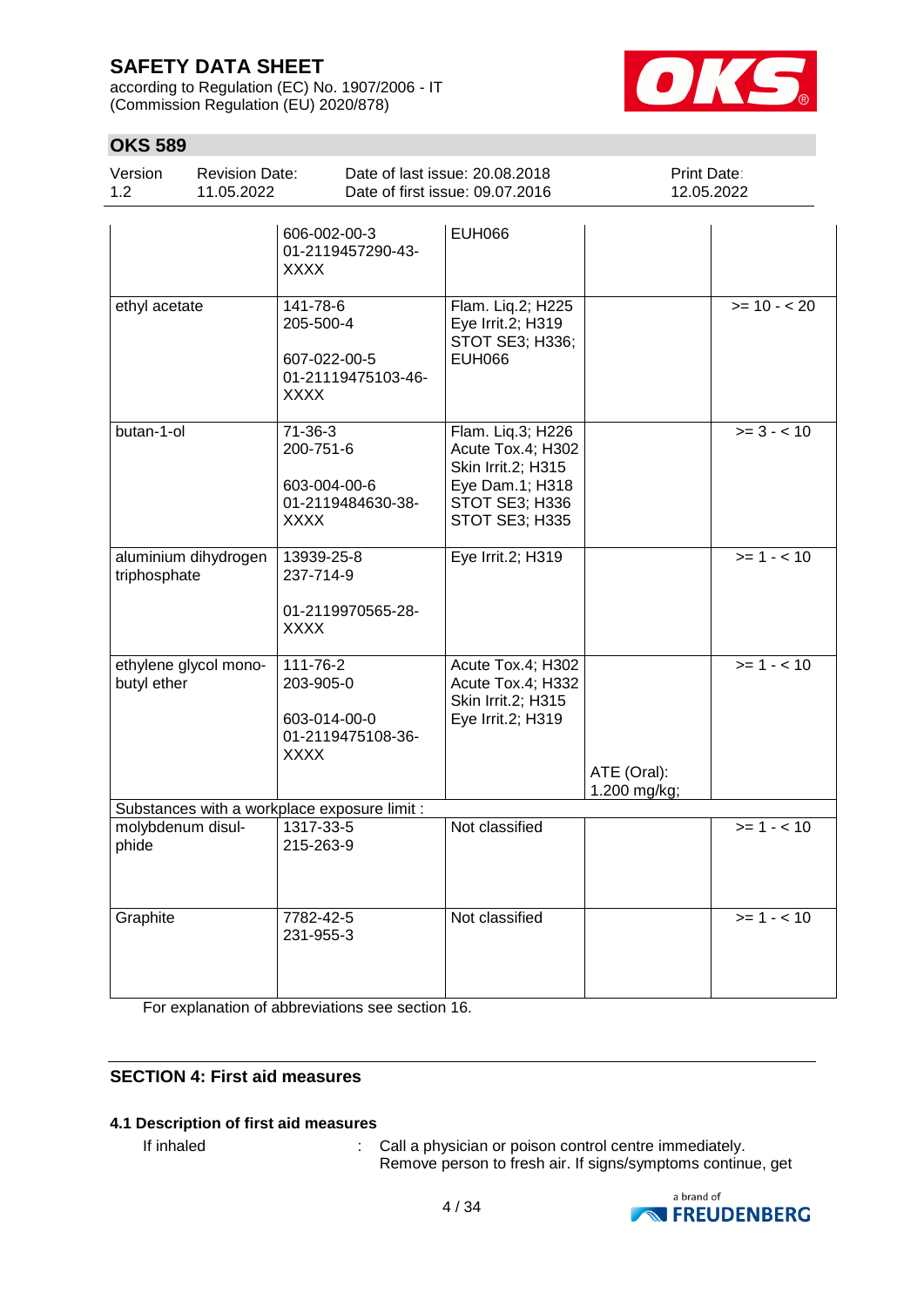according to Regulation (EC) No. 1907/2006 - IT (Commission Regulation (EU) 2020/878)



## **OKS 589**

| Version<br>1.2                                                                 | <b>Revision Date:</b><br>11.05.2022 |  | Date of last issue: 20.08.2018<br>Date of first issue: 09.07.2016                                                                                                                                                                                                                                                         | Print Date:<br>12.05.2022 |
|--------------------------------------------------------------------------------|-------------------------------------|--|---------------------------------------------------------------------------------------------------------------------------------------------------------------------------------------------------------------------------------------------------------------------------------------------------------------------------|---------------------------|
|                                                                                |                                     |  | medical attention.<br>Keep patient warm and at rest.<br>If unconscious, place in recovery position and seek medical<br>advice.<br>Keep respiratory tract clear.<br>If breathing is irregular or stopped, administer artificial respira-<br>tion.                                                                          |                           |
|                                                                                | In case of skin contact             |  | Take off all contaminated clothing immediately.<br>Get medical attention immediately if irritation develops and<br>persists.<br>Wash clothing before reuse.<br>Thoroughly clean shoes before reuse.<br>Wash skin thoroughly with soap and water or use recognized<br>skin cleanser.                                       |                           |
|                                                                                | In case of eye contact              |  | Rinse immediately with plenty of water, also under the eyelids,<br>for at least 10 minutes.<br>Get medical attention immediately.                                                                                                                                                                                         |                           |
| If swallowed                                                                   |                                     |  | Move the victim to fresh air.<br>If accidentally swallowed obtain immediate medical attention.<br>If unconscious, place in recovery position and seek medical<br>advice.<br>Keep respiratory tract clear.<br>Do NOT induce vomiting.<br>Rinse mouth with water.<br>Never give anything by mouth to an unconscious person. |                           |
|                                                                                |                                     |  | 4.2 Most important symptoms and effects, both acute and delayed                                                                                                                                                                                                                                                           |                           |
| Symptoms                                                                       |                                     |  | Inhalation may provoke the following symptoms:<br>Unconsciousness<br><b>Dizziness</b><br>Drowsiness<br>Headache<br>Nausea<br><b>Tiredness</b><br>Skin contact may provoke the following symptoms:<br>Erythema                                                                                                             |                           |
| <b>Risks</b>                                                                   |                                     |  | Central nervous system depression<br>Can be absorbed through skin.                                                                                                                                                                                                                                                        |                           |
| 4.3 Indication of any immediate medical attention and special treatment needed |                                     |  |                                                                                                                                                                                                                                                                                                                           |                           |

Treatment : Treat symptomatically.

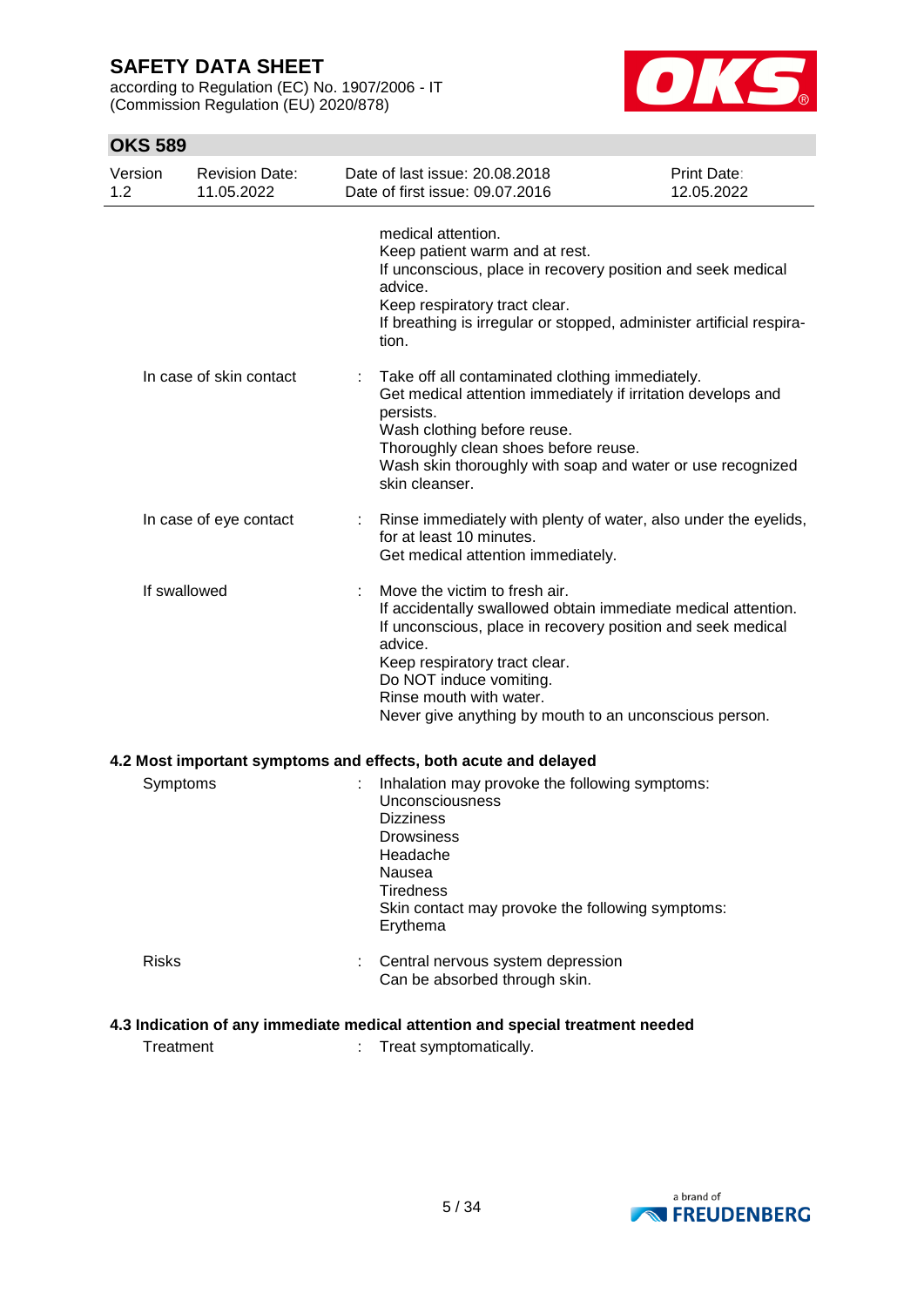according to Regulation (EC) No. 1907/2006 - IT (Commission Regulation (EU) 2020/878)



## **OKS 589**

| Version | Revision Date: | Date of last issue: 20.08.2018  | <b>Print Date:</b> |
|---------|----------------|---------------------------------|--------------------|
| 1.2     | 11.05.2022     | Date of first issue: 09.07.2016 | 12.05.2022         |

#### **SECTION 5: Firefighting measures**

### **5.1 Extinguishing media**

| o. Launguionny mculu                                      |                         |                                                                                                                                                                                            |
|-----------------------------------------------------------|-------------------------|--------------------------------------------------------------------------------------------------------------------------------------------------------------------------------------------|
| Suitable extinguishing media                              | ÷                       | Use water spray, alcohol-resistant foam, dry chemical or car-<br>bon dioxide.                                                                                                              |
| Unsuitable extinguishing<br>media                         | $\mathbb{R}^n$          | High volume water jet                                                                                                                                                                      |
| 5.2 Special hazards arising from the substance or mixture |                         |                                                                                                                                                                                            |
| Specific hazards during fire-<br>fighting                 | ÷.                      | Do not let product enter drains.<br>Beware of vapours accumulating to form explosive concentra-<br>tions. Vapours can accumulate in low areas.                                             |
| Hazardous combustion prod-<br>ucts                        | $\langle \cdot \rangle$ | Carbon oxides<br>Sulphur oxides<br>Oxides of phosphorus<br>Halogenated compounds<br>Metal oxides                                                                                           |
| 5.3 Advice for firefighters                               |                         |                                                                                                                                                                                            |
| Special protective equipment :<br>for firefighters        |                         | In the event of fire, wear self-contained breathing apparatus.<br>Use personal protective equipment. Exposure to decomposi-<br>tion products may be a hazard to health.                    |
| Further information                                       |                         | Standard procedure for chemical fires.<br>Collect contaminated fire extinguishing water separately. This<br>must not be discharged into drains.<br>Cool containers/tanks with water spray. |

#### **SECTION 6: Accidental release measures**

#### **6.1 Personal precautions, protective equipment and emergency procedures**

| Personal precautions | : Evacuate personnel to safe areas.                      |
|----------------------|----------------------------------------------------------|
|                      | Use personal protective equipment.                       |
|                      | Ensure adequate ventilation.                             |
|                      | Remove all sources of ignition.                          |
|                      | Do not breathe vapours or spray mist.                    |
|                      | Do not breathe dust/ fume/ gas/ mist/ vapours/ spray.    |
|                      | Refer to protective measures listed in sections 7 and 8. |

#### **6.2 Environmental precautions**

Environmental precautions : Do not allow contact with soil, surface or ground water. Prevent further leakage or spillage if safe to do so. If the product contaminates rivers and lakes or drains inform respective authorities.

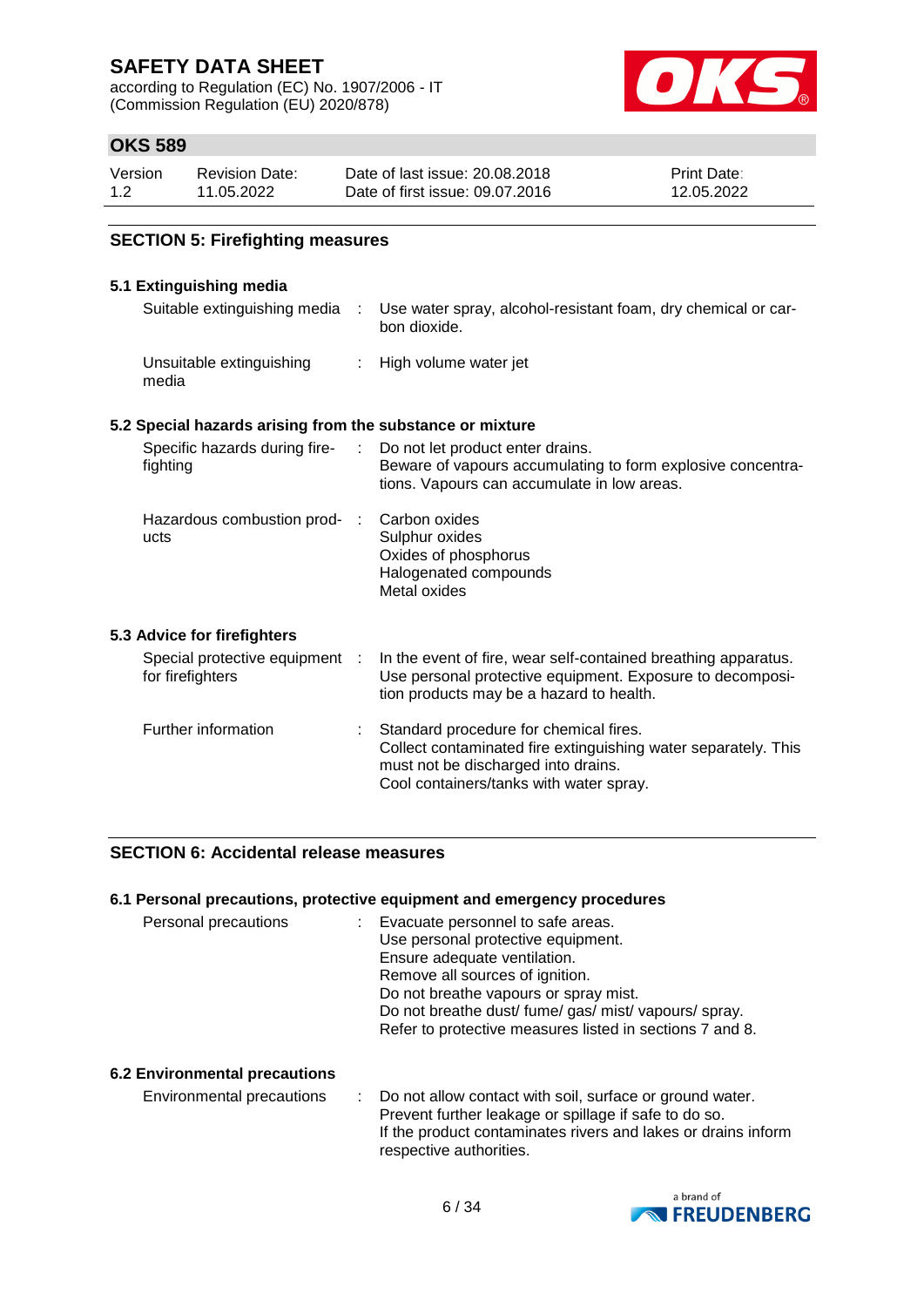according to Regulation (EC) No. 1907/2006 - IT (Commission Regulation (EU) 2020/878)



## **OKS 589**

| Version | <b>Revision Date:</b> | Date of last issue: 20.08.2018  | <b>Print Date:</b> |
|---------|-----------------------|---------------------------------|--------------------|
| 1.2     | 11.05.2022            | Date of first issue: 09.07.2016 | 12.05.2022         |

#### **6.3 Methods and material for containment and cleaning up**

| Methods for cleaning up |  | : Contain spillage, and then collect with non-combustible ab-<br>sorbent material, (e.g. sand, earth, diatomaceous earth, ver-<br>miculite) and place in container for disposal according to local<br>/ national regulations (see section 13).<br>Non-sparking tools should be used. |
|-------------------------|--|--------------------------------------------------------------------------------------------------------------------------------------------------------------------------------------------------------------------------------------------------------------------------------------|
|-------------------------|--|--------------------------------------------------------------------------------------------------------------------------------------------------------------------------------------------------------------------------------------------------------------------------------------|

#### **6.4 Reference to other sections**

For personal protection see section 8.

### **SECTION 7: Handling and storage**

#### **7.1 Precautions for safe handling**

| Advice on safe handling                            |   | Use only in an area containing explosion proof equipment.<br>Do not use in areas without adequate ventilation.<br>Do not breathe vapours or spray mist.<br>In case of insufficient ventilation, wear suitable respiratory<br>equipment.<br>Avoid contact with skin and eyes.<br>For personal protection see section 8.<br>Keep away from fire, sparks and heated surfaces.<br>Smoking, eating and drinking should be prohibited in the ap-<br>plication area.<br>Wash hands and face before breaks and immediately after<br>handling the product.<br>Ensure all equipment is electrically grounded before beginning<br>transfer operations.<br>Do not get in eyes or mouth or on skin.<br>Do not get on skin or clothing.<br>Do not ingest.<br>Do not use sparking tools.<br>Do not enter areas where used or stored until adequately ven-<br>tilated.<br>Do not repack.<br>Do not re-use empty containers.<br>These safety instructions also apply to empty packaging which<br>may still contain product residues.<br>Keep container closed when not in use. |
|----------------------------------------------------|---|---------------------------------------------------------------------------------------------------------------------------------------------------------------------------------------------------------------------------------------------------------------------------------------------------------------------------------------------------------------------------------------------------------------------------------------------------------------------------------------------------------------------------------------------------------------------------------------------------------------------------------------------------------------------------------------------------------------------------------------------------------------------------------------------------------------------------------------------------------------------------------------------------------------------------------------------------------------------------------------------------------------------------------------------------------------|
| Advice on protection against<br>fire and explosion | ÷ | Keep away from heat and sources of ignition.                                                                                                                                                                                                                                                                                                                                                                                                                                                                                                                                                                                                                                                                                                                                                                                                                                                                                                                                                                                                                  |
| Hygiene measures                                   |   | Wash face, hands and any exposed skin thoroughly after<br>handling.                                                                                                                                                                                                                                                                                                                                                                                                                                                                                                                                                                                                                                                                                                                                                                                                                                                                                                                                                                                           |

### **7.2 Conditions for safe storage, including any incompatibilities**

| Requirements for storage | Store in original container. Keep container closed when not in |
|--------------------------|----------------------------------------------------------------|
| areas and containers     | use. Keep in a cool place away from oxidizing agents. Keep in  |
|                          | a dry, cool and well-ventilated place. Containers which are    |

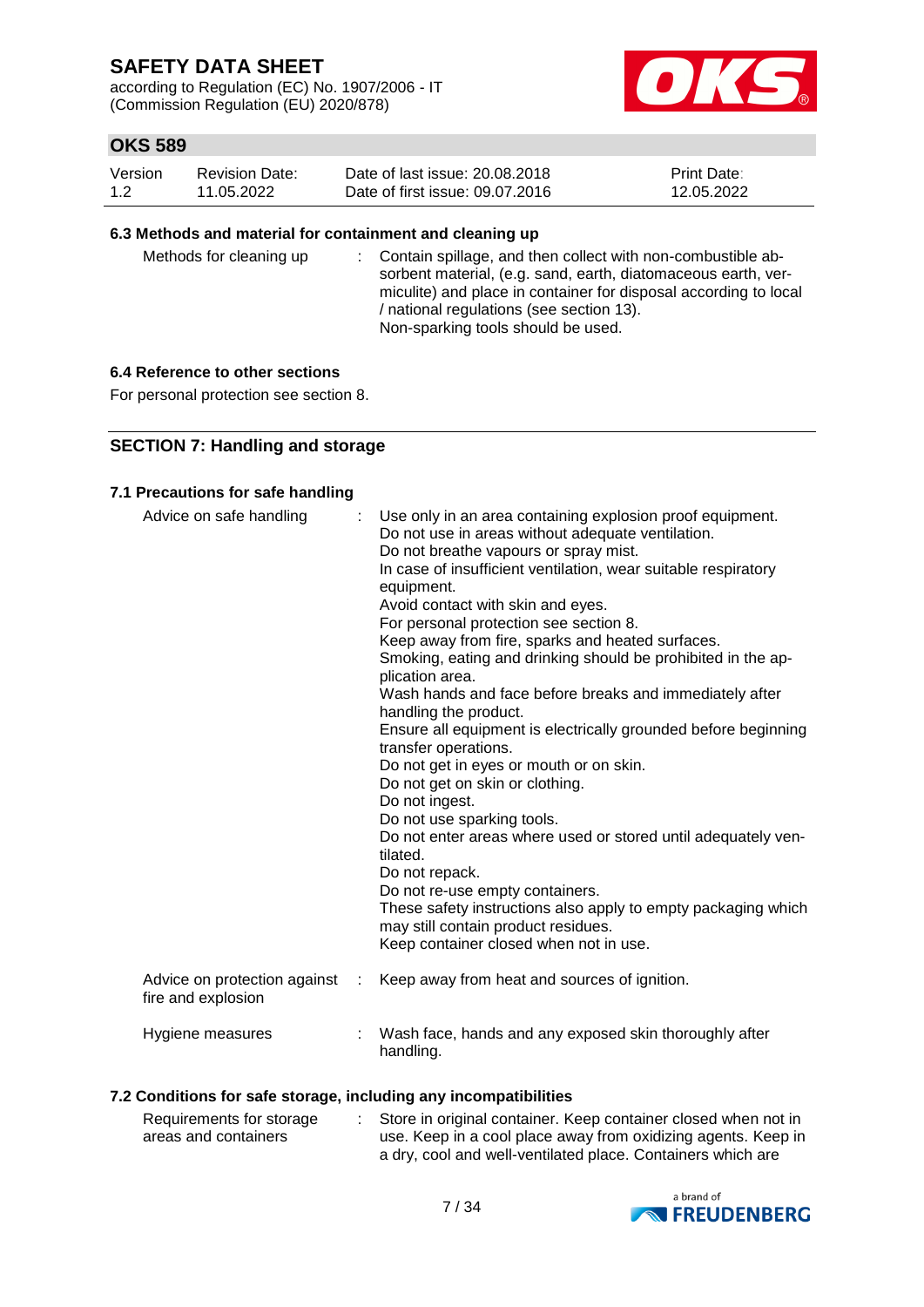according to Regulation (EC) No. 1907/2006 - IT (Commission Regulation (EU) 2020/878)



## **OKS 589**

| Version<br>1.2 | <b>Revision Date:</b><br>11.05.2022        | Date of last issue: 20.08.2018<br>Date of first issue: 09.07.2016                                                                                                                  | Print Date:<br>12.05.2022 |
|----------------|--------------------------------------------|------------------------------------------------------------------------------------------------------------------------------------------------------------------------------------|---------------------------|
|                |                                            | opened must be carefully resealed and kept upright to prevent<br>leakage. Store in accordance with the particular national regu-<br>lations. Keep in properly labelled containers. |                           |
|                | 7.3 Specific end use(s)<br>Specific use(s) | Specific instructions for handling, not required.                                                                                                                                  |                           |

### **SECTION 8: Exposure controls/personal protection**

#### **8.1 Control parameters**

### **Occupational Exposure Limits**

| Components                         | CAS-No.                         | Value type (Form<br>of exposure) | Control parameters       | <b>Basis</b>                           |  |  |
|------------------------------------|---------------------------------|----------------------------------|--------------------------|----------------------------------------|--|--|
| n-butyl acetate                    | 123-86-4                        | <b>STEL</b>                      | 150 ppm<br>723 mg/m3     | 2019/1831/E<br>U<br>$(2019 - 10 - 31)$ |  |  |
|                                    |                                 | Further information: Indicative  |                          |                                        |  |  |
|                                    |                                 | <b>TWA</b>                       | 50 ppm<br>241 mg/m3      | 2019/1831/E<br>U<br>$(2019 - 10 - 31)$ |  |  |
|                                    |                                 | Further information: Indicative  |                          |                                        |  |  |
|                                    |                                 | <b>STEL</b>                      | 150 ppm<br>723 mg/m3     | <b>IT OEL</b><br>$(2021 - 05 - 18)$    |  |  |
|                                    |                                 | <b>TWA</b>                       | 50 ppm<br>241 mg/m3      | <b>IT OEL</b><br>$(2021 - 05 - 18)$    |  |  |
| butanone                           | 78-93-3                         | <b>TWA</b>                       | 200 ppm<br>600 mg/m3     | 2000/39/EC<br>$(2000-06-16)$           |  |  |
|                                    | Further information: Indicative |                                  |                          |                                        |  |  |
|                                    |                                 | <b>STEL</b>                      | 300 ppm<br>900 mg/m3     | 2000/39/EC<br>$(2000-06-16)$           |  |  |
|                                    |                                 | Further information: Indicative  |                          |                                        |  |  |
|                                    |                                 | <b>TWA</b>                       | 200 ppm<br>600 mg/m3     | <b>IT OEL</b><br>$(2004 - 03 - 10)$    |  |  |
|                                    |                                 | <b>STEL</b>                      | 300 ppm<br>900 mg/m3     | <b>IT OEL</b><br>$(2004 - 03 - 10)$    |  |  |
| ethyl acetate                      | 141-78-6                        | <b>STEL</b>                      | $400$ ppm<br>1.468 mg/m3 | 2017/164/EU<br>$(2017 - 02 - 01)$      |  |  |
|                                    |                                 | Further information: Indicative  |                          |                                        |  |  |
|                                    |                                 | <b>TWA</b>                       | 200 ppm<br>734 mg/m3     | 2017/164/EU<br>$(2017 - 02 - 01)$      |  |  |
|                                    |                                 | Further information: Indicative  |                          |                                        |  |  |
|                                    |                                 | <b>TWA</b>                       | 200 ppm<br>734 mg/m3     | <b>IT OEL</b><br>$(2020 - 05 - 19)$    |  |  |
|                                    |                                 | <b>STEL</b>                      | 400 ppm<br>1.468 mg/m3   | <b>IT OEL</b><br>$(2020 - 05 - 19)$    |  |  |
| ethylene glycol<br>monobutyl ether | 111-76-2                        | <b>TWA</b>                       | 20 ppm<br>98 mg/m3       | 2000/39/EC<br>$(2000-06-16)$           |  |  |

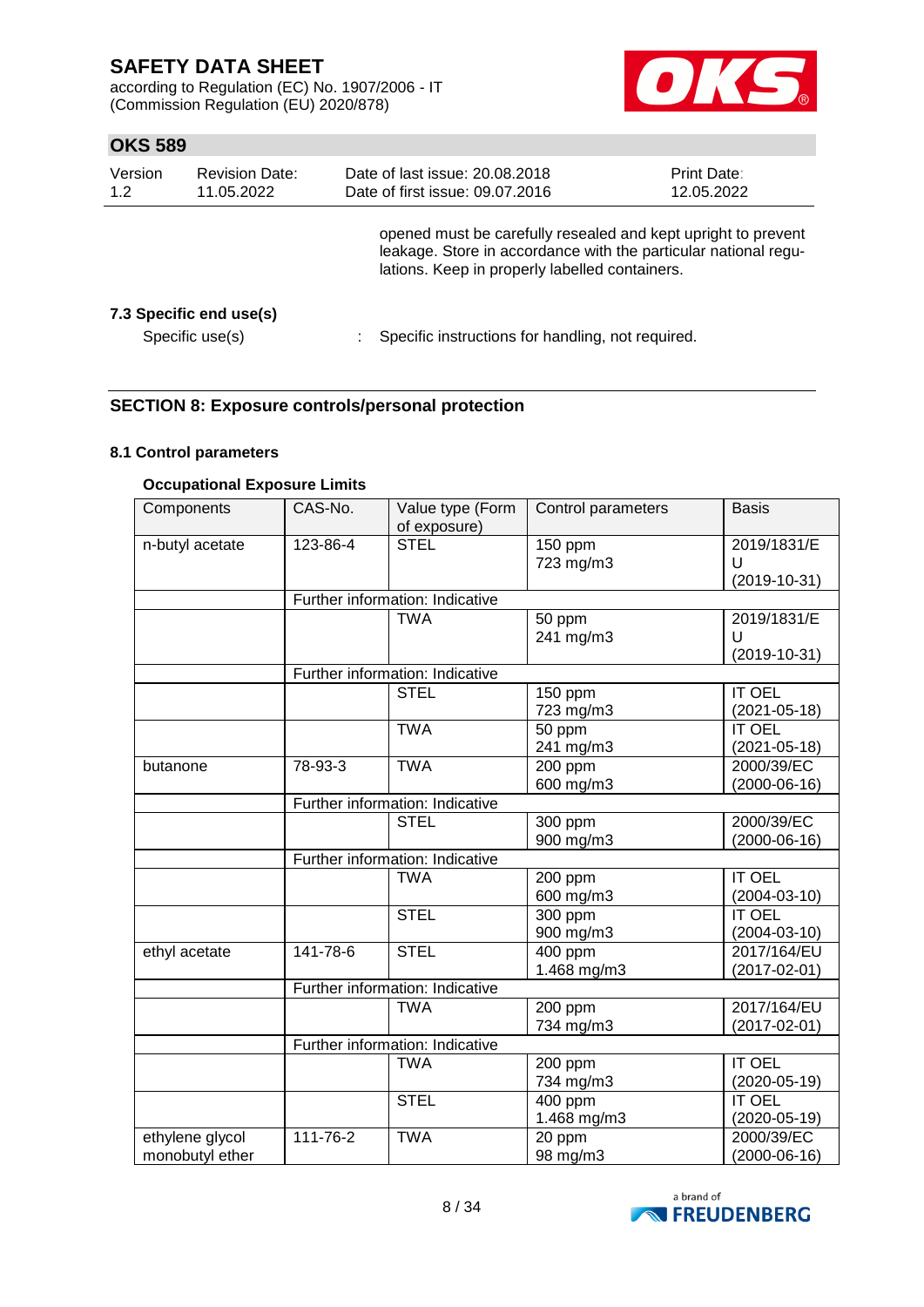according to Regulation (EC) No. 1907/2006 - IT (Commission Regulation (EU) 2020/878)



## **OKS 589**

| Version | Revision Date: | Date of last issue: 20.08.2018  | <b>Print Date:</b> |
|---------|----------------|---------------------------------|--------------------|
| 1.2     | 11.05.2022     | Date of first issue: 09.07.2016 | 12.05.2022         |

| Further information: Identifies the possibility of significant uptake through the<br>skin, Indicative |             |                                                                                   |                |
|-------------------------------------------------------------------------------------------------------|-------------|-----------------------------------------------------------------------------------|----------------|
|                                                                                                       | <b>STEL</b> | 50 ppm                                                                            | 2000/39/EC     |
|                                                                                                       |             | 246 mg/m3                                                                         | $(2000-06-16)$ |
|                                                                                                       |             | Further information: Identifies the possibility of significant uptake through the |                |
| skin, Indicative                                                                                      |             |                                                                                   |                |
|                                                                                                       | <b>TWA</b>  | 20 ppm                                                                            | <b>IT OEL</b>  |
|                                                                                                       |             | 98 mg/m3                                                                          | $(2020-05-19)$ |
| Further information: The notation 'Skin' attributes to the exposure limit values                      |             |                                                                                   |                |
|                                                                                                       |             | and indicates the possibility of absorption through the skin.                     |                |
|                                                                                                       | <b>STEL</b> | 50 ppm                                                                            | <b>IT OEL</b>  |
|                                                                                                       |             | 246 mg/m3                                                                         | (2020-05-19)   |
| Further information: The notation 'Skin' attributes to the exposure limit values                      |             |                                                                                   |                |
| and indicates the possibility of absorption through the skin.                                         |             |                                                                                   |                |

#### **Derived No Effect Level (DNEL) according to Regulation (EC) No. 1907/2006:**

| Substance name                     | End Use | Exposure routes | Potential health ef-          | Value                 |
|------------------------------------|---------|-----------------|-------------------------------|-----------------------|
|                                    |         |                 | fects                         |                       |
| n-butyl acetate                    | Workers | Inhalation      | Long-term systemic<br>effects | 300 mg/m3             |
|                                    | Workers | Inhalation      | Acute systemic ef-<br>fects   | 600 mg/m3             |
|                                    | Workers | Dermal          | Long-term local ef-<br>fects  | 11 $mg/cm2$           |
| butanone                           | Workers | Inhalation      | Long-term systemic<br>effects | 600 mg/m3             |
|                                    | Workers | Skin contact    | Long-term systemic<br>effects | 1161 mg/kg            |
| butan-1-ol                         | Workers | Inhalation      | Long-term local ef-<br>fects  | 310 mg/m3             |
| ethylene glycol<br>monobutyl ether | Workers | Inhalation      | Long-term systemic<br>effects | 98 mg/m3              |
|                                    | Workers | Inhalation      | Acute systemic ef-<br>fects   | 1091 mg/m3            |
|                                    | Workers | Skin contact    | Long-term systemic<br>effects | $125$ mg/kg<br>bw/day |
|                                    | Workers | Skin contact    | Acute systemic ef-<br>fects   | 89 mg/kg<br>bw/day    |
|                                    | Workers | Inhalation      | Acute local effects           | 246 mg/m3             |
| Graphite                           | Workers | Inhalation      | Long-term local ef-<br>fects  | $1,2$ mg/m $3$        |

### **Predicted No Effect Concentration (PNEC) according to Regulation (EC) No. 1907/2006:**

| Substance name  | <b>Environmental Compartment</b>                          | Value               |
|-----------------|-----------------------------------------------------------|---------------------|
| n-butyl acetate | Fresh water                                               | $0,18 \text{ mg/l}$ |
|                 | Marine water                                              | $0,018$ mg/l        |
|                 | Microbiological Activity in Sewage Treat-<br>ment Systems | 35,6 mg/l           |
|                 | Fresh water sediment                                      | $0,981$ mg/kg       |
|                 | Marine sediment                                           | 0,0981 mg/kg        |
|                 | Soil                                                      | $0,09$ mg/kg        |
| butanone        | Fresh water                                               | 55,8 mg/l           |

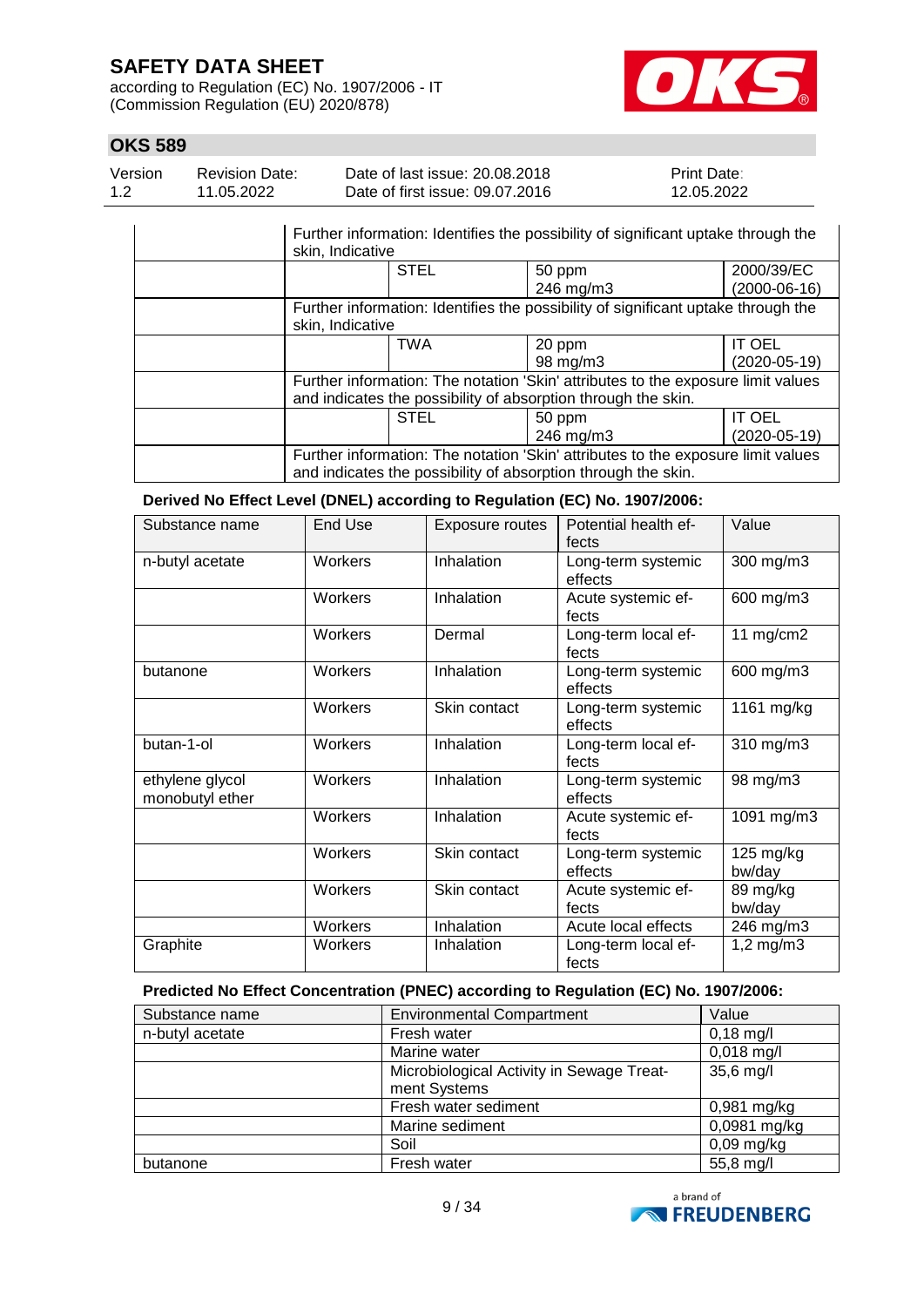according to Regulation (EC) No. 1907/2006 - IT (Commission Regulation (EU) 2020/878)



## **OKS 589**

| Version | Revision Date: | Date of last issue: 20.08.2018  | <b>Print Date:</b> |
|---------|----------------|---------------------------------|--------------------|
| 1.2     | 11.05.2022     | Date of first issue: 09.07.2016 | 12.05.2022         |

|                                 | Marine water                              | 55,8 mg/l             |
|---------------------------------|-------------------------------------------|-----------------------|
|                                 | Intermittent use/release                  | 55,8 mg/l             |
|                                 | Sewage treatment plant                    | $\overline{7}09$ mg/l |
|                                 | Fresh water sediment                      | 284,7 mg/kg           |
|                                 | Marine sediment                           | 284,7 mg/kg           |
|                                 | Soil                                      | 22,5 mg/kg            |
| butan-1-ol                      | Fresh water                               | $0,082$ mg/l          |
|                                 | Marine water                              | 0,008 mg/l            |
|                                 | Intermittent use/release                  | $2,25$ mg/l           |
|                                 | Microbiological Activity in Sewage Treat- | 2476 mg/l             |
|                                 | ment Systems                              |                       |
|                                 | Fresh water sediment                      | 0,324 mg/kg dry       |
|                                 |                                           | weight (d.w.)         |
|                                 | Marine sediment                           | 0,032 mg/kg dry       |
|                                 |                                           | weight (d.w.)         |
|                                 | Soil                                      | 0,017 mg/kg dry       |
|                                 |                                           | weight (d.w.)         |
| ethylene glycol monobutyl ether | Fresh water                               | 8,8 mg/l              |
|                                 | Marine water                              | $0,88$ mg/l           |
|                                 | Sewage treatment plant                    | 463 mg/l              |
|                                 | Fresh water sediment                      | 34,6 mg/kg            |
|                                 | Marine sediment                           | 3,46 mg/kg            |
|                                 | Soil                                      | 2,33 mg/kg            |
|                                 | Intermittent use/release                  | 26,4 mg/l             |

#### **8.2 Exposure controls**

#### **Engineering measures**

Use only in an area equipped with explosion proof exhaust ventilation. Handle only in a place equipped with local exhaust (or other appropriate exhaust).

| Personal protective equipment                                         |                                                                                                                                                                                                                                                                                                                                             |
|-----------------------------------------------------------------------|---------------------------------------------------------------------------------------------------------------------------------------------------------------------------------------------------------------------------------------------------------------------------------------------------------------------------------------------|
| Eye protection                                                        | Tightly fitting safety goggles                                                                                                                                                                                                                                                                                                              |
| Hand protection<br>Material<br>Break through time<br>Protective index | butyl-rubber<br>$>10$ min<br>Class 1                                                                                                                                                                                                                                                                                                        |
| Remarks                                                               | Wear protective gloves. The break through time depends<br>amongst other things on the material, the thickness and the<br>type of glove and therefore has to be measured for each<br>case.<br>The selected protective gloves have to satisfy the specifica-<br>tions of Regulation (EU) 2016/425 and the standard EN 374<br>derived from it. |
| Respiratory protection                                                | Use respiratory protection unless adequate local exhaust ven-<br>tilation is provided or exposure assessment demonstrates that<br>exposures are within recommended exposure guidelines.                                                                                                                                                     |
| Filter type                                                           | Filter type A-P                                                                                                                                                                                                                                                                                                                             |

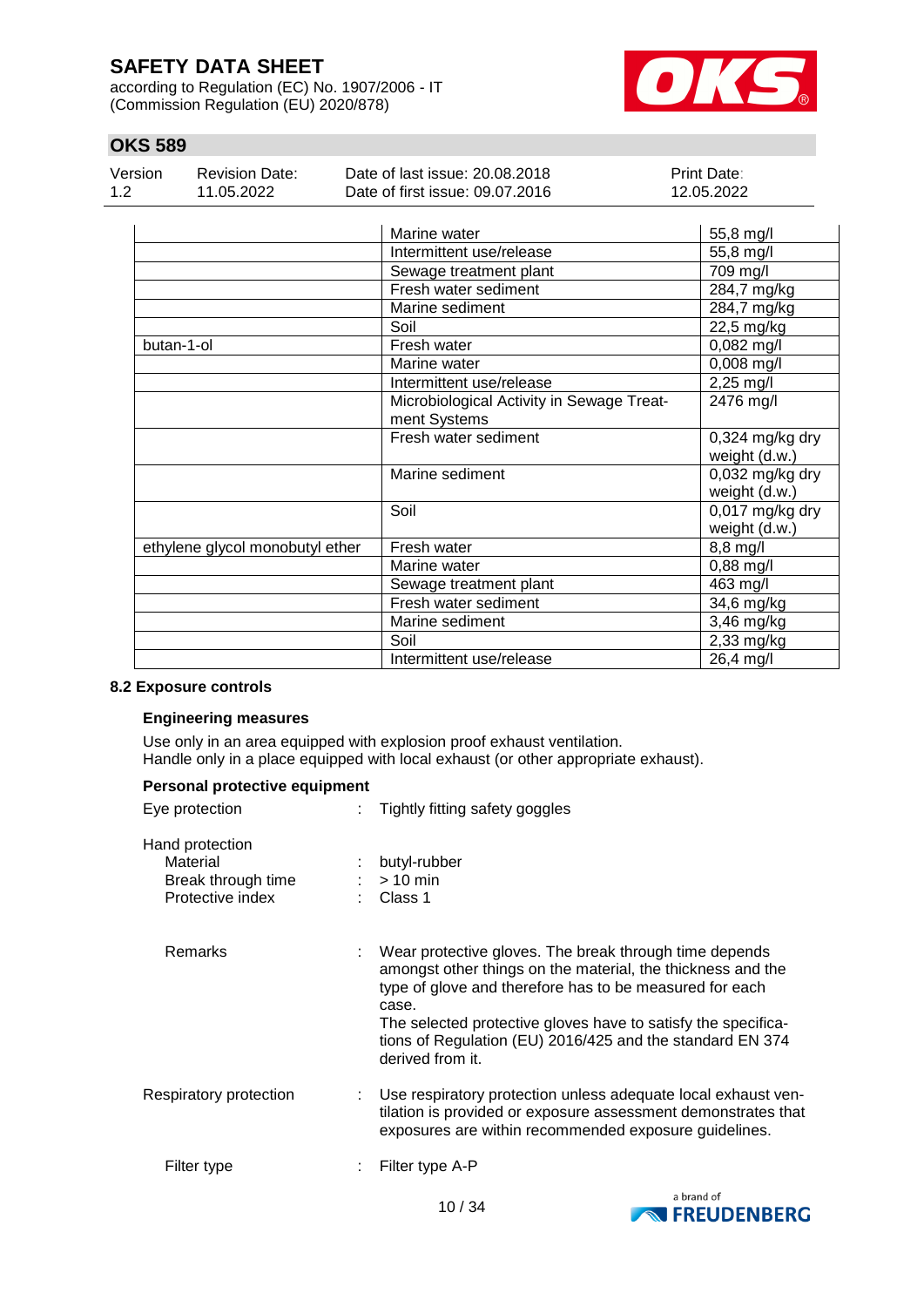according to Regulation (EC) No. 1907/2006 - IT (Commission Regulation (EU) 2020/878)



## **OKS 589**

| Version | <b>Revision Date:</b> | Date of last issue: 20.08.2018                                | <b>Print Date:</b> |  |
|---------|-----------------------|---------------------------------------------------------------|--------------------|--|
| 12      | 11.05.2022            | Date of first issue: 09.07.2016                               | 12.05.2022         |  |
|         | Protective measures   | : The type of protective equipment must be selected according |                    |  |

| ,,,,,,,,,,,,,,,,,, |                                                                |  |
|--------------------|----------------------------------------------------------------|--|
|                    | to the concentration and amount of the dangerous substance     |  |
|                    | at the specific workplace.                                     |  |
|                    | Choose body protection in relation to its type, to the concen- |  |
|                    | tration and amount of dangerous substances, and to the spe-    |  |
|                    | cific work-place.                                              |  |

## **SECTION 9: Physical and chemical properties**

### **9.1 Information on basic physical and chemical properties**

| Physical state                                        |    | liquid                                                   |
|-------------------------------------------------------|----|----------------------------------------------------------|
| Colour                                                |    | black                                                    |
| Odour                                                 |    | characteristic                                           |
| <b>Odour Threshold</b>                                |    | No data available                                        |
|                                                       |    |                                                          |
| Melting point/range                                   |    | No data available                                        |
| Boiling point/boiling range                           | ÷. | 76 °C                                                    |
| Flammability (solid, gas)                             | ÷. | Not applicable                                           |
| Upper explosion limit / Upper :<br>flammability limit |    | No data available                                        |
| Lower explosion limit / Lower :<br>flammability limit |    | No data available                                        |
| Flash point                                           |    | 0,5 °C(1.013 hPa)<br>Method: Abel-Pensky, closed cup     |
| Auto-ignition temperature                             | t. | No data available                                        |
| Decomposition temperature                             | ÷. | No data available                                        |
| рH                                                    | t. | Not applicable<br>substance/mixture is non-polar/aprotic |
| Viscosity<br>Viscosity, dynamic                       | t. | No data available                                        |
| Viscosity, kinematic                                  |    | No data available                                        |
| Solubility(ies)                                       |    |                                                          |

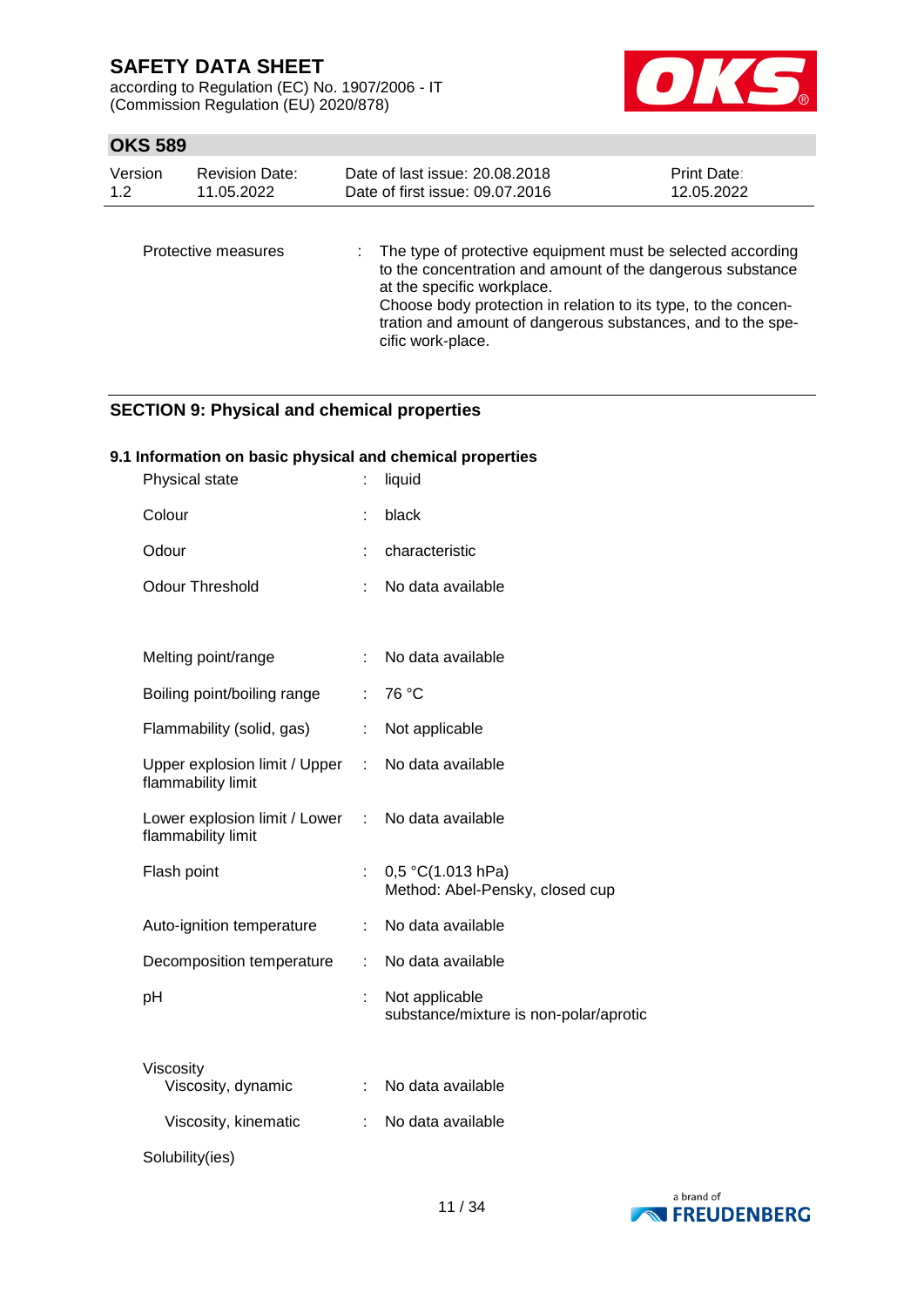according to Regulation (EC) No. 1907/2006 - IT (Commission Regulation (EU) 2020/878)



### **OKS 589**

| Version<br>1.2 |                     | <b>Revision Date:</b><br>11.05.2022        |    | Date of last issue: 20.08.2018<br>Date of first issue: 09.07.2016      | Print Date:<br>12.05.2022 |
|----------------|---------------------|--------------------------------------------|----|------------------------------------------------------------------------|---------------------------|
|                |                     | Water solubility                           | ÷  | immiscible                                                             |                           |
|                |                     | Solubility in other solvents :             |    | No data available                                                      |                           |
|                |                     | Partition coefficient: n-<br>octanol/water |    | No data available                                                      |                           |
|                |                     | Vapour pressure                            | ÷  | < 1.100 hPa (20 °C)                                                    |                           |
|                |                     | Relative density                           | ÷. | 1,0 $(20 °C)$<br>Reference substance: Water<br>The value is calculated |                           |
|                | Density             |                                            |    | $1,00$ g/cm3<br>(20 °C)                                                |                           |
|                | <b>Bulk density</b> |                                            |    | No data available                                                      |                           |
|                |                     | Relative vapour density                    |    | No data available                                                      |                           |
|                |                     | 9.2 Other information                      |    |                                                                        |                           |
|                | <b>Explosives</b>   |                                            |    | Not explosive                                                          |                           |
|                |                     | Oxidizing properties                       |    | No data available                                                      |                           |
|                | Self-ignition       |                                            |    | No data available                                                      |                           |
|                |                     | Evaporation rate                           |    | No data available                                                      |                           |
|                |                     | Sublimation point                          |    | No data available                                                      |                           |

### **SECTION 10: Stability and reactivity**

| 10.1 Reactivity |  |
|-----------------|--|
|                 |  |

No hazards to be specially mentioned.

## **10.2 Chemical stability**

Stable under normal conditions.

**10.3 Possibility of hazardous reactions**

Hazardous reactions : No dangerous reaction known under conditions of normal use.

### **10.4 Conditions to avoid**

| Conditions to avoid | Heat, flames and sparks.               |
|---------------------|----------------------------------------|
|                     | Strong sunlight for prolonged periods. |

**10.5 Incompatible materials**

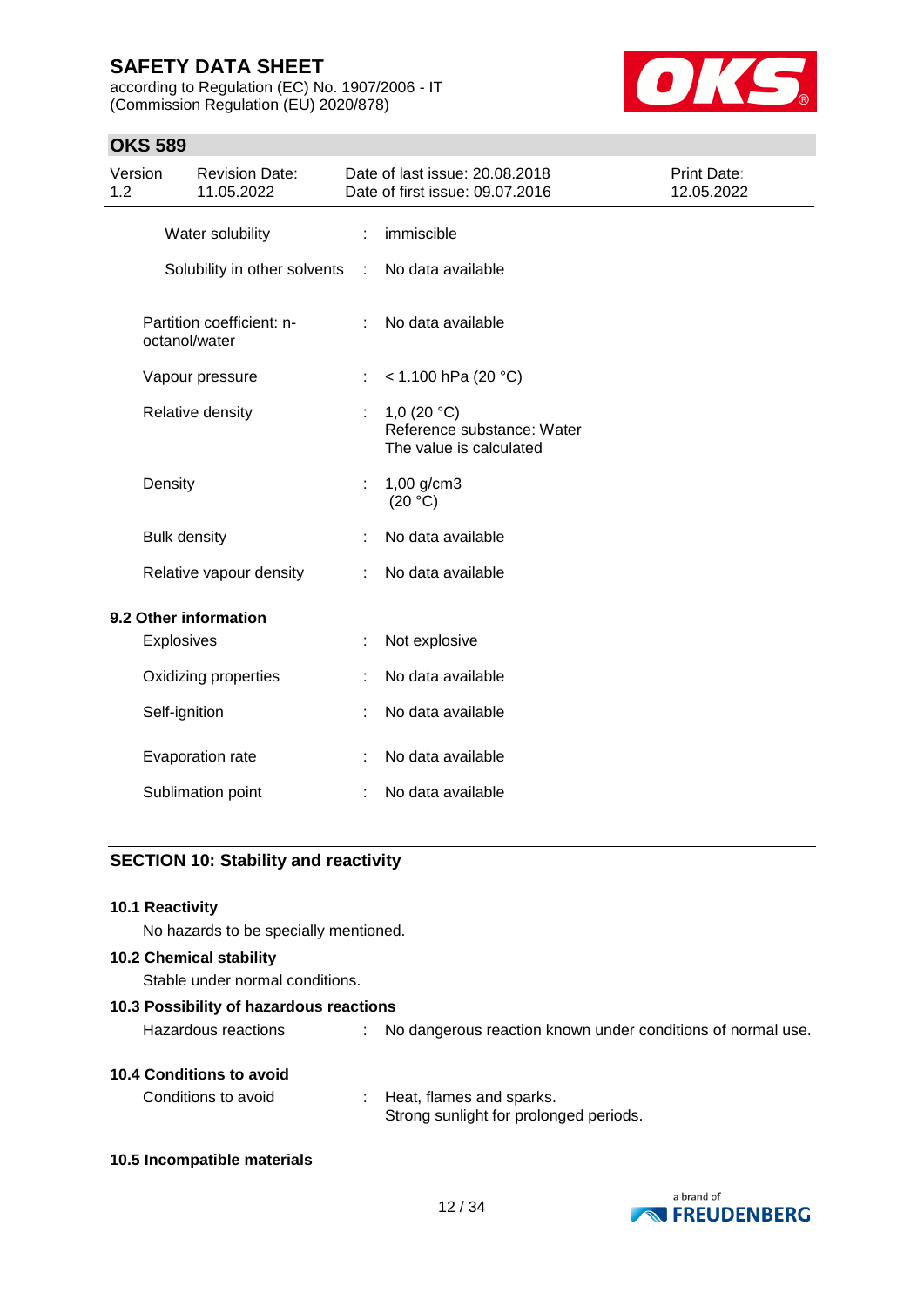according to Regulation (EC) No. 1907/2006 - IT (Commission Regulation (EU) 2020/878)



## **OKS 589**

| Version | Revision Date: | Date of last issue: 20.08.2018  | <b>Print Date:</b> |
|---------|----------------|---------------------------------|--------------------|
| 1.2     | 11.05.2022     | Date of first issue: 09.07.2016 | 12.05.2022         |

Materials to avoid : Oxidizing agents

#### **10.6 Hazardous decomposition products**

No decomposition if stored and applied as directed.

### **SECTION 11: Toxicological information**

#### **11.1 Information on hazard classes as defined in Regulation (EC) No 1272/2008**

| <b>Acute toxicity</b>     |    |                                                                                                                                                                                                         |
|---------------------------|----|---------------------------------------------------------------------------------------------------------------------------------------------------------------------------------------------------------|
| <b>Product:</b>           |    |                                                                                                                                                                                                         |
| Acute oral toxicity       |    | Acute toxicity estimate: > 2.000 mg/kg<br>Method: Calculation method                                                                                                                                    |
|                           |    | Remarks: Effects due to ingestion may include:                                                                                                                                                          |
|                           |    | Symptoms: Central nervous system depression                                                                                                                                                             |
| Acute inhalation toxicity |    | Acute toxicity estimate: > 20 mg/l<br>Exposure time: 4 h<br>Test atmosphere: vapour<br>Method: Calculation method                                                                                       |
|                           |    | Remarks: Respiration of solvent vapour may cause dizziness.                                                                                                                                             |
|                           |    | Symptoms: Inhalation may provoke the following symptoms:,<br>Dizziness, Drowsiness, Vomiting, Fatigue, Vertigo, Central<br>nervous system depression                                                    |
| Acute dermal toxicity     | ÷. | Remarks: Prolonged or repeated skin contact with liquid may<br>cause defatting resulting in drying, redness and possible blis-<br>tering.                                                               |
|                           |    | Symptoms: Skin disorders                                                                                                                                                                                |
| Components:               |    |                                                                                                                                                                                                         |
| n-butyl acetate:          |    |                                                                                                                                                                                                         |
| Acute oral toxicity       |    | : LD50 (Rat): 10.768 mg/kg                                                                                                                                                                              |
| Acute inhalation toxicity |    | $LC50$ (Rat): $> 21$ mg/l<br>Exposure time: 4 h<br>Test atmosphere: vapour<br>Method: OECD Test Guideline 403<br>GLP: yes<br>Assessment: The substance or mixture has no acute inhala-<br>tion toxicity |
| Acute dermal toxicity     |    | LD50 (Rabbit): > 17.600 mg/kg                                                                                                                                                                           |

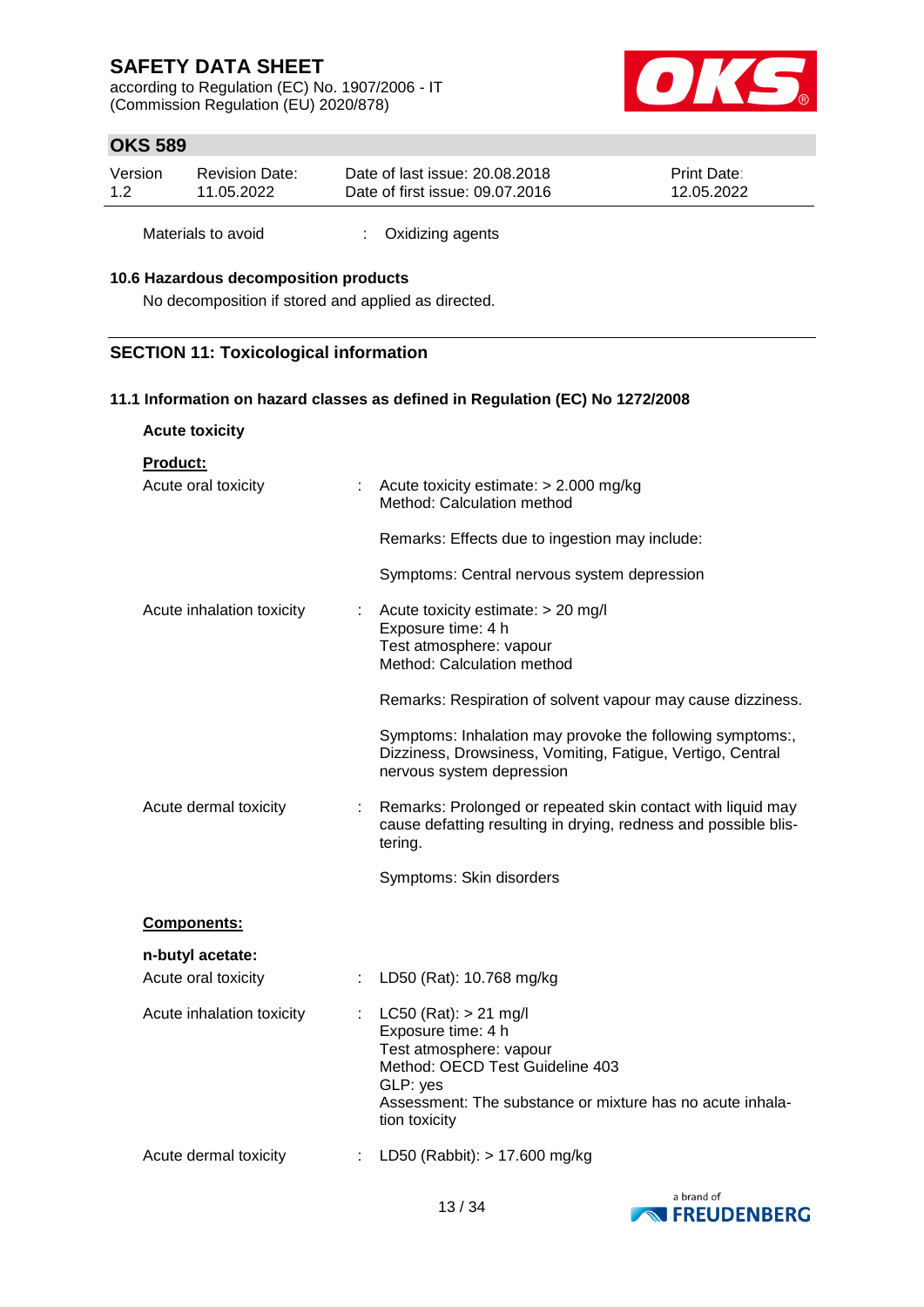according to Regulation (EC) No. 1907/2006 - IT (Commission Regulation (EU) 2020/878)



## **OKS 589**

| Version<br>1.2 | <b>Revision Date:</b><br>11.05.2022 | Date of last issue: 20.08.2018<br>Date of first issue: 09.07.2016                                                                 | Print Date:<br>12.05.2022                                   |
|----------------|-------------------------------------|-----------------------------------------------------------------------------------------------------------------------------------|-------------------------------------------------------------|
|                |                                     |                                                                                                                                   |                                                             |
|                | butanone:                           |                                                                                                                                   |                                                             |
|                | Acute oral toxicity                 | LD50 (Rat): 2.193 mg/kg<br>Method: OECD Test Guideline 423<br>GLP: yes                                                            |                                                             |
|                | Acute inhalation toxicity           | : $LC50$ (Rat): 34 mg/l<br>Exposure time: 4 h<br>Test atmosphere: vapour                                                          |                                                             |
|                | Acute dermal toxicity               | : LD50 (Rabbit): $> 5.000$ mg/kg<br>Method: OECD Test Guideline 402                                                               |                                                             |
|                | ethyl acetate:                      |                                                                                                                                   |                                                             |
|                | Acute oral toxicity                 | : LD50 (Rat): 5.620 mg/kg                                                                                                         |                                                             |
|                | Acute dermal toxicity               | LD50 (Rabbit): > 20.000 mg/kg                                                                                                     |                                                             |
|                | butan-1-ol:                         |                                                                                                                                   |                                                             |
|                | Acute oral toxicity                 | LD50 (Rat): 2.292 mg/kg<br>Method: OECD Test Guideline 401<br>single ingestion.                                                   | Assessment: The component/mixture is moderately toxic after |
|                | Acute inhalation toxicity           | : LC50 (Rat): $> 17,76$ mg/l<br>Exposure time: 4 h<br>Test atmosphere: vapour<br>Method: OECD Test Guideline 403<br>tion toxicity | Assessment: The substance or mixture has no acute inhala-   |
|                | Acute dermal toxicity               | LD50 (Rabbit): 3.430 mg/kg<br>Method: OECD Test Guideline 402<br>GLP: yes                                                         |                                                             |
|                | aluminium dihydrogen triphosphate:  |                                                                                                                                   |                                                             |
|                | Acute oral toxicity                 | : LD50 Oral (Rat): > 2.500 mg/kg<br>Method: OECD Test Guideline 420<br>icity                                                      | Assessment: The substance or mixture has no acute oral tox- |
|                | Acute inhalation toxicity           | : LC50 (Rat): $> 3,46$ mg/l<br>Exposure time: 4 h<br>Test atmosphere: dust/mist<br>tion toxicity                                  | Assessment: The substance or mixture has no acute inhala-   |

Acute oral toxicity : Acute toxicity estimate: 1.200 mg/kg

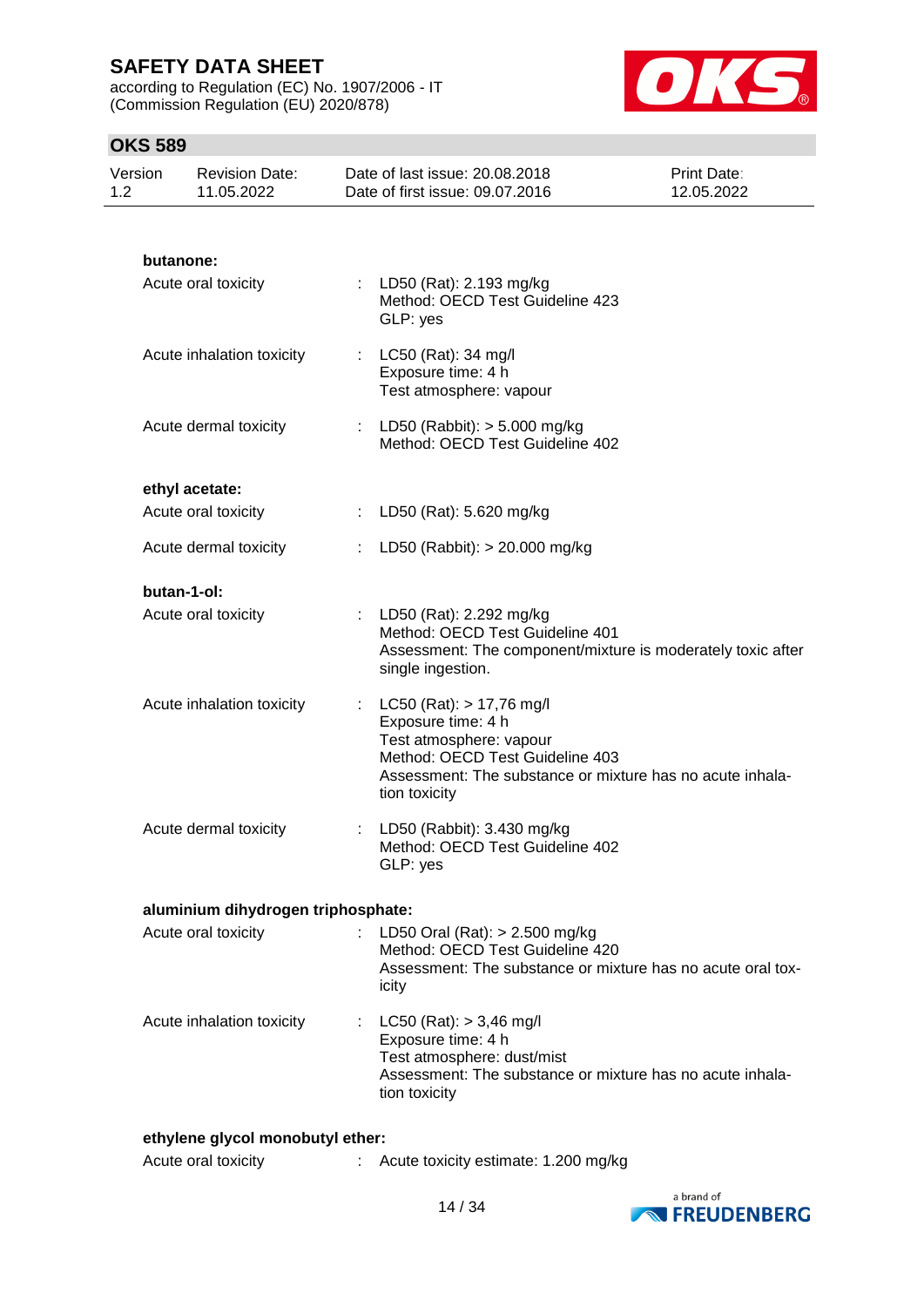according to Regulation (EC) No. 1907/2006 - IT (Commission Regulation (EU) 2020/878)



| <b>OKS 589</b> |                                                                      |    |                                                                                                                                               |                                  |
|----------------|----------------------------------------------------------------------|----|-----------------------------------------------------------------------------------------------------------------------------------------------|----------------------------------|
| Version<br>1.2 | <b>Revision Date:</b><br>11.05.2022                                  |    | Date of last issue: 20.08.2018<br>Date of first issue: 09.07.2016                                                                             | <b>Print Date:</b><br>12.05.2022 |
|                |                                                                      |    | Method: Converted acute toxicity point estimate                                                                                               |                                  |
|                |                                                                      |    | Assessment: The component/mixture is moderately toxic after<br>single ingestion.                                                              |                                  |
|                | Acute inhalation toxicity                                            |    | : Assessment: The component/mixture is moderately toxic after<br>short term inhalation.                                                       |                                  |
|                | Acute dermal toxicity                                                |    | : LD50 (Guinea pig): > 2.000 mg/kg<br>Method: OECD Test Guideline 402<br>Assessment: The substance or mixture has no acute dermal<br>toxicity |                                  |
|                | molybdenum disulphide:                                               |    |                                                                                                                                               |                                  |
|                | Acute oral toxicity                                                  |    | LD50 (Rat): $> 5.000$ mg/kg                                                                                                                   |                                  |
|                | Acute dermal toxicity                                                |    | LD50 (Rat): > 16.000 mg/kg                                                                                                                    |                                  |
|                | <b>Graphite:</b><br>Acute oral toxicity                              | ÷. | LD50 (Rat): $> 2.000$ mg/kg<br>Method: OECD Test Guideline 401<br>Assessment: The substance or mixture has no acute oral tox-<br>icity        |                                  |
|                | <b>Skin corrosion/irritation</b>                                     |    |                                                                                                                                               |                                  |
|                | Product:                                                             |    |                                                                                                                                               |                                  |
|                | Remarks                                                              |    | This information is not available.                                                                                                            |                                  |
|                | <b>Components:</b>                                                   |    |                                                                                                                                               |                                  |
|                | n-butyl acetate:<br><b>Species</b><br>Assessment<br>Method<br>Result |    | Rabbit<br>No skin irritation<br>OECD Test Guideline 404<br>Repeated exposure may cause skin dryness or cracking.                              |                                  |
|                | butanone:                                                            |    |                                                                                                                                               |                                  |
|                | Species<br>Assessment<br>Method<br>Result                            |    | Rabbit<br>No skin irritation<br><b>OECD Test Guideline 404</b><br>No skin irritation                                                          |                                  |
| Result         |                                                                      |    | Repeated exposure may cause skin dryness or cracking.                                                                                         |                                  |
|                | ethyl acetate:                                                       |    |                                                                                                                                               |                                  |
| Result         | Species                                                              |    | Rabbit<br>Mild skin irritation                                                                                                                |                                  |

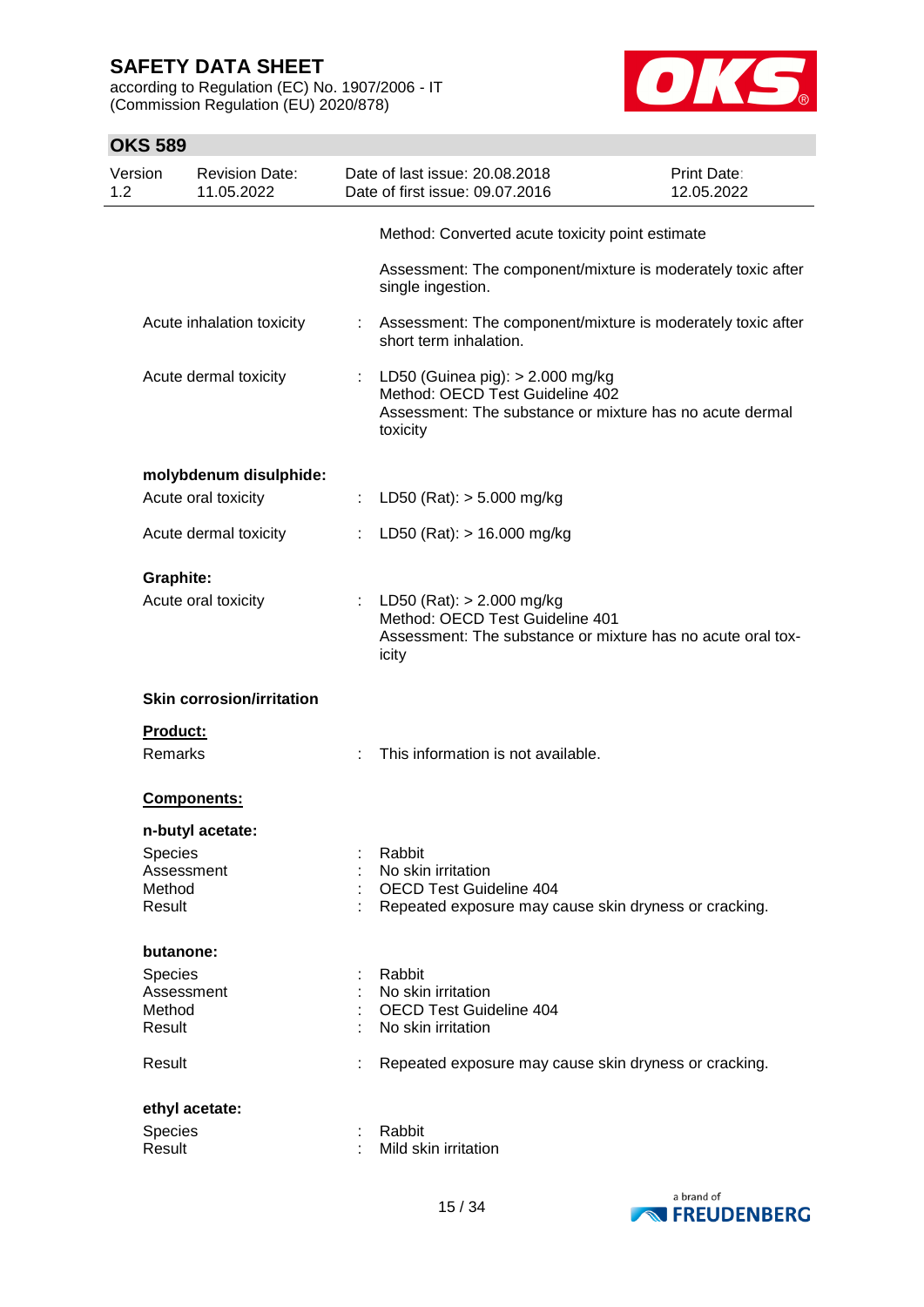according to Regulation (EC) No. 1907/2006 - IT (Commission Regulation (EU) 2020/878)



| Version<br>1.2 | <b>Revision Date:</b><br>11.05.2022 |   | Date of last issue: 20.08.2018<br>Date of first issue: 09.07.2016 | Print Date:<br>12.05.2022 |
|----------------|-------------------------------------|---|-------------------------------------------------------------------|---------------------------|
| Result         |                                     | ÷ | Repeated exposure may cause skin dryness or cracking.             |                           |
|                | butan-1-ol:                         |   |                                                                   |                           |
| <b>Species</b> |                                     |   | Rabbit                                                            |                           |
|                | Assessment                          |   | Irritating to skin.                                               |                           |
| Result         |                                     |   | Irritating to skin.                                               |                           |
|                | aluminium dihydrogen triphosphate:  |   |                                                                   |                           |
|                | Assessment                          |   | No skin irritation                                                |                           |
| Result         |                                     |   | No skin irritation                                                |                           |
|                | ethylene glycol monobutyl ether:    |   |                                                                   |                           |
| <b>Species</b> |                                     |   | Rabbit                                                            |                           |
|                | Assessment                          |   | Irritating to skin.                                               |                           |
| Result         |                                     |   | Irritating to skin.                                               |                           |
|                | molybdenum disulphide:              |   |                                                                   |                           |
|                | Assessment                          |   | No skin irritation                                                |                           |
| Result         |                                     |   | No skin irritation                                                |                           |
|                | Serious eye damage/eye irritation   |   |                                                                   |                           |
| Product:       |                                     |   |                                                                   |                           |
| Remarks        |                                     | ÷ | Risk of serious damage to eyes.                                   |                           |
|                | Components:                         |   |                                                                   |                           |
|                | n-butyl acetate:                    |   |                                                                   |                           |
| Species        |                                     |   | Rabbit                                                            |                           |
|                | Assessment                          |   | No eye irritation                                                 |                           |
| Method         |                                     |   | <b>OECD Test Guideline 405</b>                                    |                           |
| Result         |                                     |   | No eye irritation                                                 |                           |
| <b>GLP</b>     |                                     |   | yes                                                               |                           |
|                | butanone:                           |   |                                                                   |                           |
| Species        |                                     |   | Rabbit                                                            |                           |
|                | Assessment                          |   | Irritating to eyes.                                               |                           |
| Method         |                                     |   | <b>OECD Test Guideline 405</b>                                    |                           |
| Result         |                                     |   | Irritating to eyes.                                               |                           |
|                | ethyl acetate:                      |   |                                                                   |                           |
|                | Assessment                          | ÷ | Irritating to eyes.                                               |                           |
| Result         |                                     |   | Irritating to eyes.                                               |                           |
|                | butan-1-ol:                         |   |                                                                   |                           |
| Species        |                                     | ÷ | Rabbit                                                            |                           |
|                |                                     |   |                                                                   |                           |

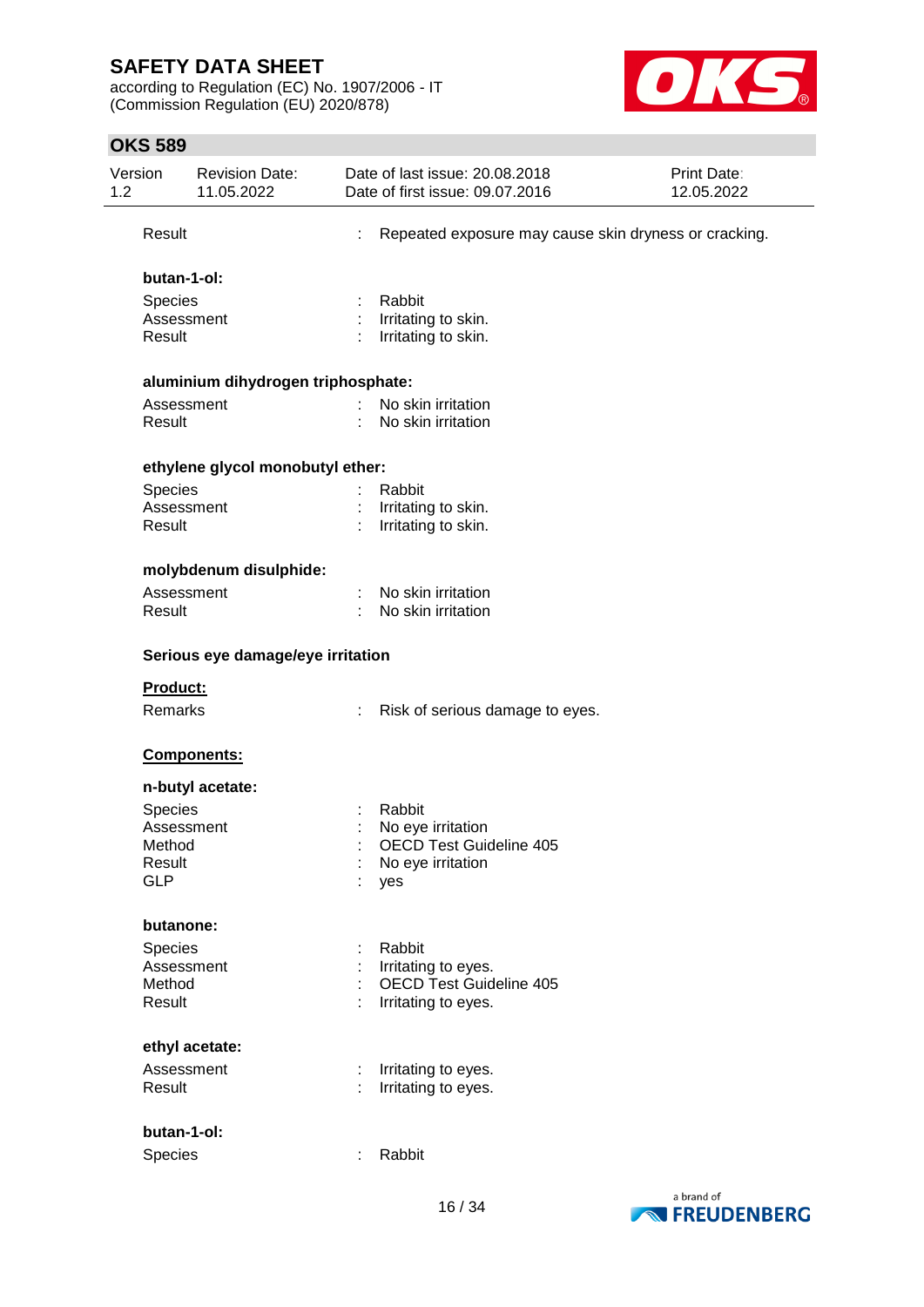according to Regulation (EC) No. 1907/2006 - IT (Commission Regulation (EU) 2020/878)



| Risk of serious damage to eyes.<br><b>OECD Test Guideline 405</b><br>Risk of serious damage to eyes.<br>yes                                                   |  |
|---------------------------------------------------------------------------------------------------------------------------------------------------------------|--|
| aluminium dihydrogen triphosphate:                                                                                                                            |  |
| Irritating to eyes.<br>Irritating to eyes.                                                                                                                    |  |
|                                                                                                                                                               |  |
| Rabbit<br>Irritating to eyes.<br>Irritating to eyes.                                                                                                          |  |
|                                                                                                                                                               |  |
| No eye irritation<br>No eye irritation                                                                                                                        |  |
|                                                                                                                                                               |  |
| This information is not available.                                                                                                                            |  |
|                                                                                                                                                               |  |
|                                                                                                                                                               |  |
| <b>Maximisation Test</b><br>Dermal<br>Guinea pig<br>Does not cause skin sensitisation.<br><b>OECD Test Guideline 406</b><br>Does not cause skin sensitisation |  |
|                                                                                                                                                               |  |
| <b>Buehler Test</b><br>Guinea pig<br>Does not cause skin sensitisation.<br><b>OECD Test Guideline 406</b><br>Does not cause skin sensitisation.<br>yes        |  |
| <b>Maximisation Test</b><br>Dermal<br>Guinea pig<br>Does not cause skin sensitisation.<br><b>OECD Test Guideline 406</b>                                      |  |
|                                                                                                                                                               |  |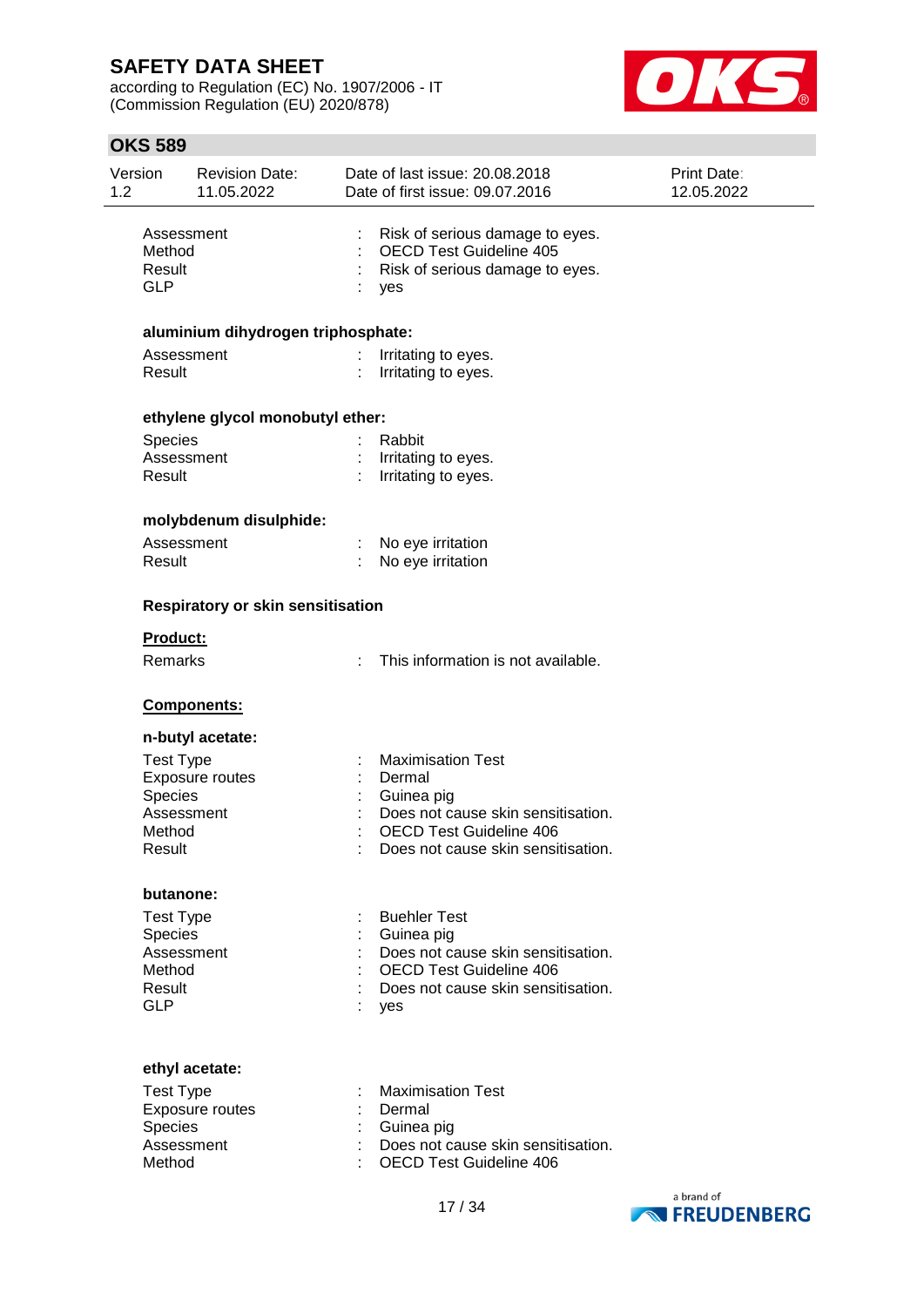according to Regulation (EC) No. 1907/2006 - IT (Commission Regulation (EU) 2020/878)



| Version<br>1.2   | <b>Revision Date:</b><br>11.05.2022 |    | Date of last issue: 20.08.2018<br>Date of first issue: 09.07.2016 | Print Date:<br>12.05.2022 |
|------------------|-------------------------------------|----|-------------------------------------------------------------------|---------------------------|
| Result           |                                     |    | Does not cause skin sensitisation.                                |                           |
|                  | butan-1-ol:                         |    |                                                                   |                           |
| <b>Species</b>   |                                     |    | Mouse                                                             |                           |
|                  | Assessment                          |    | Did not cause sensitisation on laboratory animals.                |                           |
| Method           |                                     |    | <b>OECD Test Guideline 429</b>                                    |                           |
| Result           |                                     |    | Did not cause sensitisation on laboratory animals.                |                           |
|                  | aluminium dihydrogen triphosphate:  |    |                                                                   |                           |
|                  | Assessment                          |    | Did not cause sensitisation on laboratory animals.                |                           |
| Result           |                                     |    | Did not cause sensitisation on laboratory animals.                |                           |
|                  | ethylene glycol monobutyl ether:    |    |                                                                   |                           |
| <b>Test Type</b> |                                     |    | <b>Maximisation Test</b>                                          |                           |
| Species          |                                     |    | Guinea pig                                                        |                           |
|                  | Assessment                          |    | Did not cause sensitisation on laboratory animals.                |                           |
| Result           |                                     |    | Did not cause sensitisation on laboratory animals.                |                           |
|                  | molybdenum disulphide:              |    |                                                                   |                           |
|                  | Assessment                          |    | Does not cause skin sensitisation.                                |                           |
| Result           |                                     |    | Does not cause skin sensitisation.                                |                           |
|                  | <b>Germ cell mutagenicity</b>       |    |                                                                   |                           |
| <b>Product:</b>  |                                     |    |                                                                   |                           |
|                  | Genotoxicity in vitro               |    | : Remarks: No data available                                      |                           |
|                  | Genotoxicity in vivo                |    | Remarks: No data available                                        |                           |
|                  | <b>Components:</b>                  |    |                                                                   |                           |
|                  | n-butyl acetate:                    |    |                                                                   |                           |
|                  | Genotoxicity in vitro               | t. | Test Type: Ames test                                              |                           |
|                  |                                     |    | Test system: Salmonella typhimurium                               |                           |
|                  |                                     |    | Method: OECD Test Guideline 471                                   |                           |
|                  |                                     |    | Result: negative                                                  |                           |
|                  |                                     |    | Test Type: Chromosome aberration test in vitro                    |                           |
|                  |                                     |    | Test system: Chinese hamster cells                                |                           |
|                  |                                     |    | Method: OECD Test Guideline 473                                   |                           |
|                  |                                     |    | Result: negative                                                  |                           |
|                  | Genotoxicity in vivo                |    | Species: Mouse                                                    |                           |
|                  |                                     |    | <b>Application Route: Oral</b>                                    |                           |
|                  |                                     |    | Method: OECD Test Guideline 474                                   |                           |
|                  |                                     |    | Result: negative                                                  |                           |
|                  | Germ cell mutagenicity-As-          |    | Tests on bacterial or mammalian cell cultures did not show        |                           |
| sessment         |                                     |    | mutagenic effects., Animal testing did not show any mutagenic     |                           |

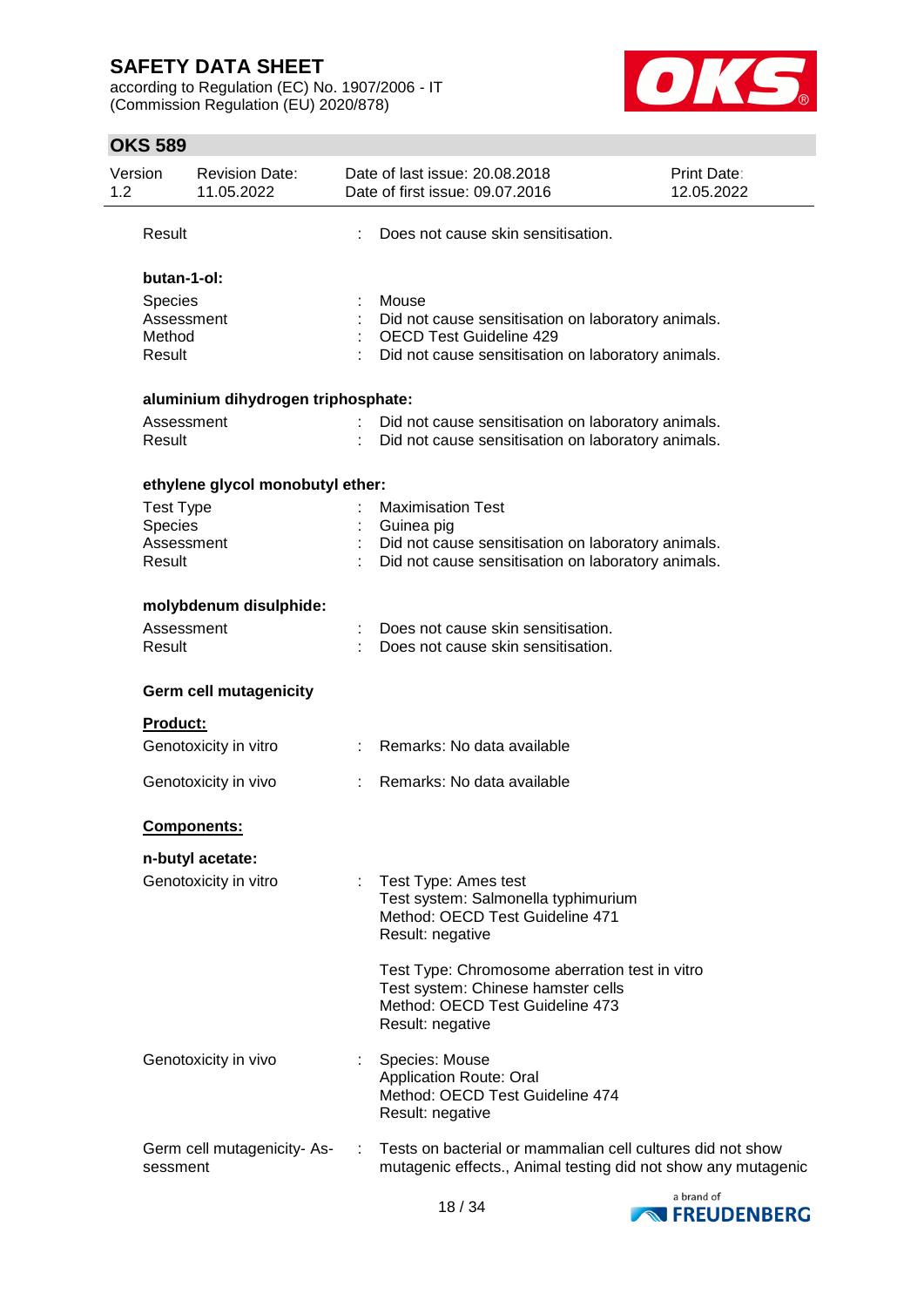according to Regulation (EC) No. 1907/2006 - IT (Commission Regulation (EU) 2020/878)



| Version<br>1.2 | <b>Revision Date:</b><br>11.05.2022                   |  | Date of last issue: 20.08.2018<br>Date of first issue: 09.07.2016                                              | Print Date:<br>12.05.2022 |
|----------------|-------------------------------------------------------|--|----------------------------------------------------------------------------------------------------------------|---------------------------|
|                |                                                       |  | effects.                                                                                                       |                           |
|                | butanone:                                             |  |                                                                                                                |                           |
|                | sessment                                              |  | Germ cell mutagenicity- As- : Tests on bacterial or mammalian cell cultures did not show<br>mutagenic effects. |                           |
|                | ethylene glycol monobutyl ether:                      |  |                                                                                                                |                           |
|                | sessment                                              |  | Germ cell mutagenicity-As- : In vitro tests did not show mutagenic effects                                     |                           |
|                | molybdenum disulphide:                                |  |                                                                                                                |                           |
|                | sessment                                              |  | Germ cell mutagenicity-As- : Animal testing did not show any mutagenic effects.                                |                           |
|                | Carcinogenicity                                       |  |                                                                                                                |                           |
|                | Product:                                              |  |                                                                                                                |                           |
|                | Remarks                                               |  | No data available                                                                                              |                           |
|                | <b>Components:</b>                                    |  |                                                                                                                |                           |
|                | n-butyl acetate:<br>Carcinogenicity - Assess-<br>ment |  | : Not classifiable as a human carcinogen.                                                                      |                           |
|                | butanone:                                             |  |                                                                                                                |                           |
|                | ment                                                  |  | Carcinogenicity - Assess- : Not classifiable as a human carcinogen.                                            |                           |
|                | ethylene glycol monobutyl ether:                      |  |                                                                                                                |                           |
|                | ment                                                  |  | Carcinogenicity - Assess- : Animal testing did not show any carcinogenic effects.                              |                           |
|                | molybdenum disulphide:                                |  |                                                                                                                |                           |
|                | Carcinogenicity - Assess-<br>ment                     |  | : No evidence of carcinogenicity in animal studies.                                                            |                           |
|                | <b>Reproductive toxicity</b>                          |  |                                                                                                                |                           |
|                | Product:                                              |  |                                                                                                                |                           |
|                | Effects on fertility                                  |  | Remarks: No data available                                                                                     |                           |
|                | Effects on foetal develop-<br>ment                    |  | Remarks: No data available                                                                                     |                           |

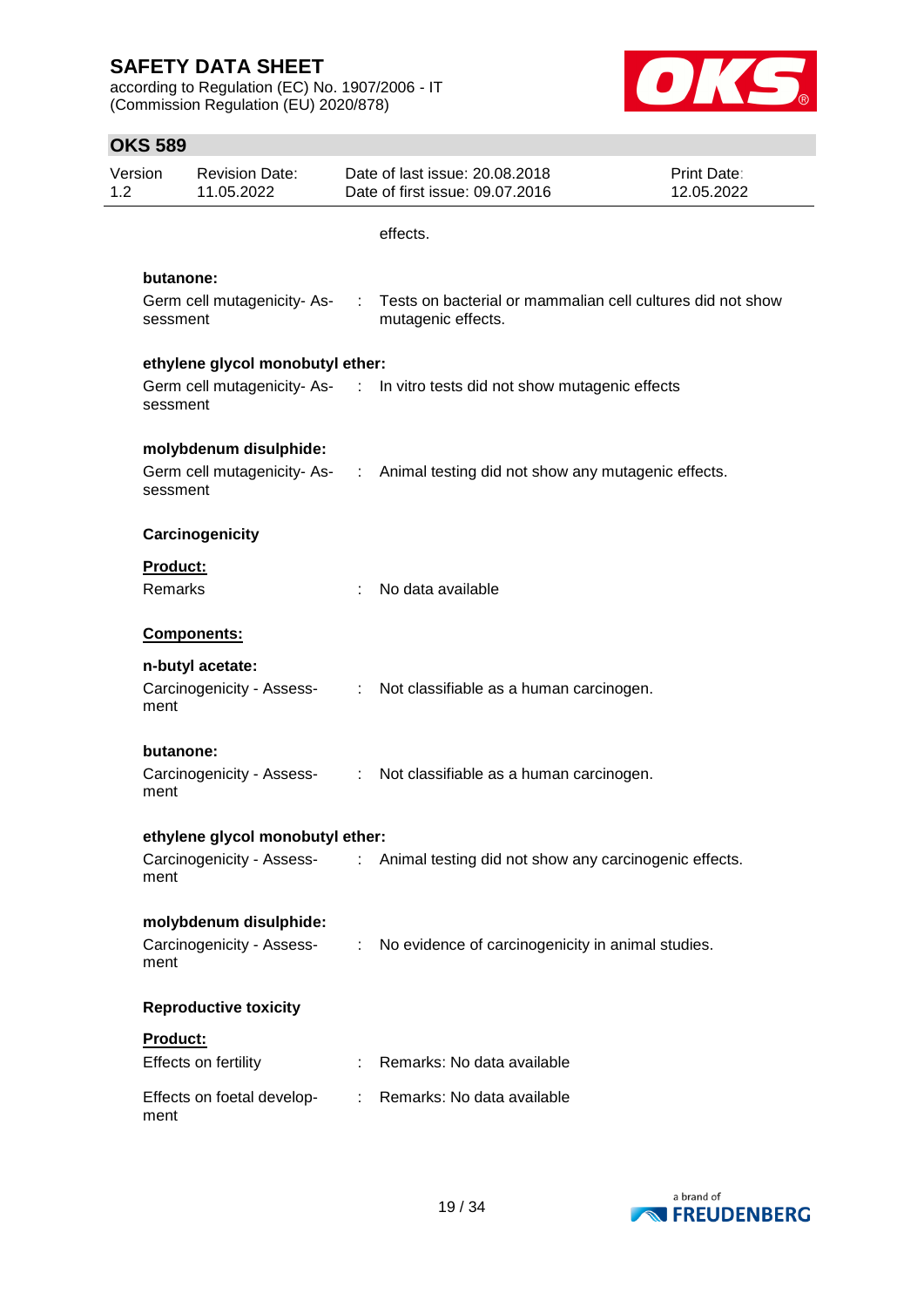according to Regulation (EC) No. 1907/2006 - IT (Commission Regulation (EU) 2020/878)



|     | שטט טווט                    |                                                |               |                                                                                                                                                                                                                                                                                                                                                    |                           |
|-----|-----------------------------|------------------------------------------------|---------------|----------------------------------------------------------------------------------------------------------------------------------------------------------------------------------------------------------------------------------------------------------------------------------------------------------------------------------------------------|---------------------------|
| 1.2 | Version                     | <b>Revision Date:</b><br>11.05.2022            |               | Date of last issue: 20.08.2018<br>Date of first issue: 09.07.2016                                                                                                                                                                                                                                                                                  | Print Date:<br>12.05.2022 |
|     |                             | Components:                                    |               |                                                                                                                                                                                                                                                                                                                                                    |                           |
|     |                             | n-butyl acetate:                               |               |                                                                                                                                                                                                                                                                                                                                                    |                           |
|     |                             | Effects on fertility                           |               | Test Type: Two-generation study<br>Species: Rat<br>Application Route: inhalation (vapour)<br>General Toxicity - Parent: NOAEC: 750 mg/l<br>General Toxicity F1: NOAEC: 750 mg/l<br>General Toxicity F2: NOAEC: 750 mg/l<br>Method: OECD Test Guideline 416<br>Result: Embryotoxic effects and adverse effects on the off-<br>spring were detected. |                           |
|     |                             | Reproductive toxicity - As-                    | ÷.            | - Fertility -                                                                                                                                                                                                                                                                                                                                      |                           |
|     | sessment                    |                                                |               | No evidence of adverse effects on sexual function and fertility,<br>or on development, based on animal experiments.<br>- Teratogenicity -                                                                                                                                                                                                          |                           |
|     |                             |                                                |               | No toxicity to reproduction                                                                                                                                                                                                                                                                                                                        |                           |
|     | butanone:                   |                                                |               |                                                                                                                                                                                                                                                                                                                                                    |                           |
|     | Reproductive toxicity - As- | ÷.                                             | - Fertility - |                                                                                                                                                                                                                                                                                                                                                    |                           |
|     |                             | sessment                                       |               | No toxicity to reproduction<br>- Teratogenicity -                                                                                                                                                                                                                                                                                                  |                           |
|     |                             |                                                |               | No effects on or via lactation                                                                                                                                                                                                                                                                                                                     |                           |
|     |                             | aluminium dihydrogen triphosphate:             |               |                                                                                                                                                                                                                                                                                                                                                    |                           |
|     |                             | Reproductive toxicity - As-                    | ÷.            | - Fertility -                                                                                                                                                                                                                                                                                                                                      |                           |
|     | sessment                    |                                                |               | No toxicity to reproduction                                                                                                                                                                                                                                                                                                                        |                           |
|     |                             | ethylene glycol monobutyl ether:               |               |                                                                                                                                                                                                                                                                                                                                                    |                           |
|     |                             | Reproductive toxicity - As-                    |               | - Fertility -                                                                                                                                                                                                                                                                                                                                      |                           |
|     |                             | sessment                                       |               | No toxicity to reproduction<br>- Teratogenicity -                                                                                                                                                                                                                                                                                                  |                           |
|     |                             |                                                |               | Animal testing did not show any effects on foetal develop-<br>ment.                                                                                                                                                                                                                                                                                |                           |
|     |                             | <b>STOT - single exposure</b>                  |               |                                                                                                                                                                                                                                                                                                                                                    |                           |
|     |                             | Components:                                    |               |                                                                                                                                                                                                                                                                                                                                                    |                           |
|     |                             | n-butyl acetate:                               |               |                                                                                                                                                                                                                                                                                                                                                    |                           |
|     | Assessment                  | <b>Exposure routes</b><br><b>Target Organs</b> |               | Inhalation<br>Central nervous system<br>The substance or mixture is classified as specific target organ<br>toxicant, single exposure, category 3 with narcotic effects.                                                                                                                                                                            |                           |

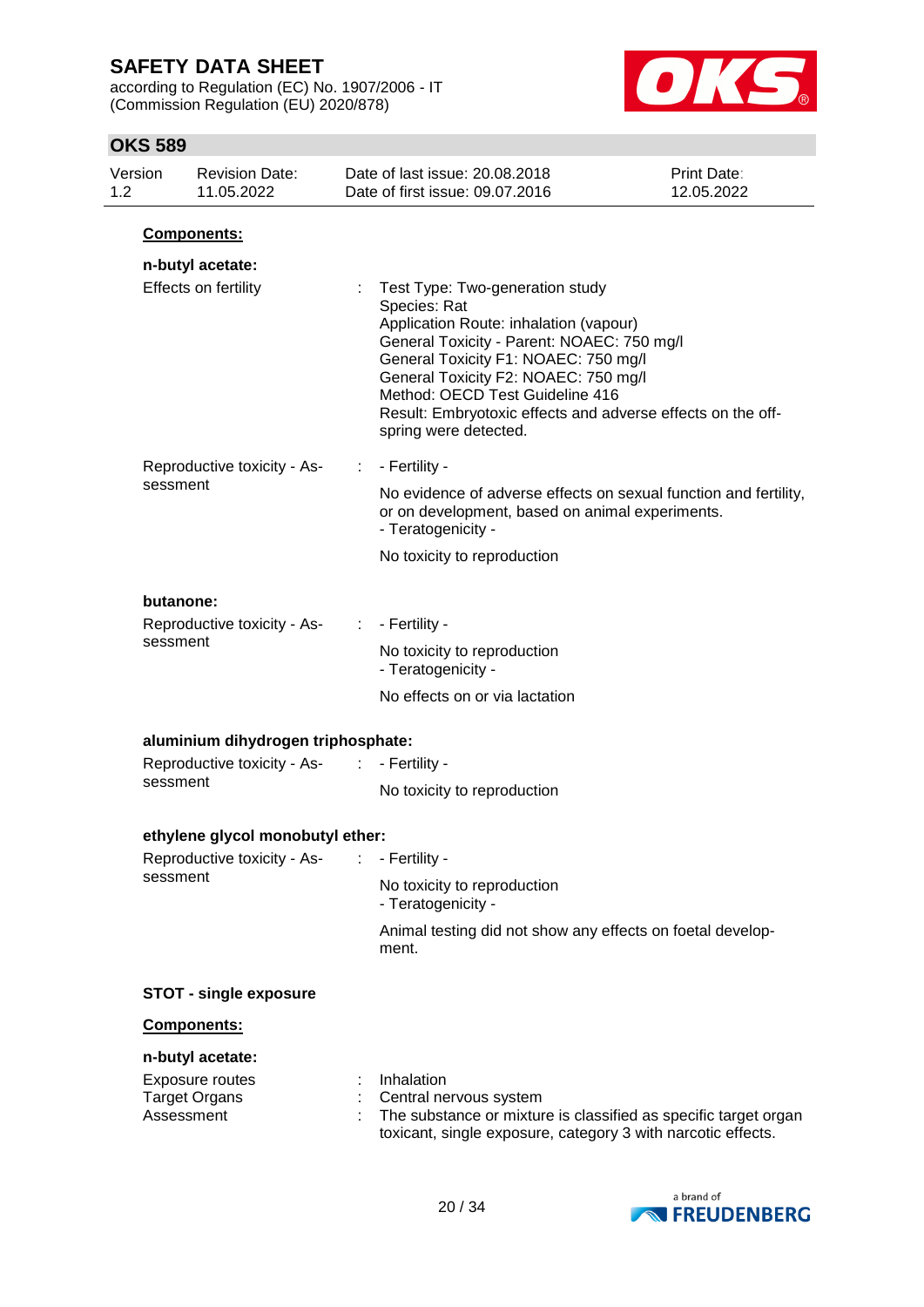according to Regulation (EC) No. 1907/2006 - IT (Commission Regulation (EU) 2020/878)



| Version<br>1.2 |                         | <b>Revision Date:</b><br>11.05.2022     | Date of last issue: 20.08.2018<br>Date of first issue: 09.07.2016                                                                                                                                          | Print Date:<br>12.05.2022 |
|----------------|-------------------------|-----------------------------------------|------------------------------------------------------------------------------------------------------------------------------------------------------------------------------------------------------------|---------------------------|
|                | butanone:               |                                         |                                                                                                                                                                                                            |                           |
|                | Assessment              | Exposure routes<br><b>Target Organs</b> | Inhalation<br>Respiratory system<br>The substance or mixture is classified as specific target organ<br>toxicant, single exposure, category 3 with narcotic effects.,<br>May cause drowsiness or dizziness. |                           |
|                |                         | ethyl acetate:                          |                                                                                                                                                                                                            |                           |
|                | Assessment              | Exposure routes<br><b>Target Organs</b> | Inhalation<br>Respiratory system<br>The substance or mixture is classified as specific target organ<br>toxicant, single exposure, category 3 with narcotic effects.                                        |                           |
|                | butan-1-ol:             |                                         |                                                                                                                                                                                                            |                           |
|                | Assessment              | Exposure routes<br><b>Target Organs</b> | Inhalation<br>Respiratory system<br>The substance or mixture is classified as specific target organ<br>toxicant, single exposure, category 3 with respiratory tract<br>irritation.                         |                           |
|                | Assessment              | Exposure routes<br><b>Target Organs</b> | Inhalation<br>Central nervous system<br>The substance or mixture is classified as specific target organ<br>toxicant, single exposure, category 3 with narcotic effects.                                    |                           |
|                |                         | aluminium dihydrogen triphosphate:      |                                                                                                                                                                                                            |                           |
|                | Assessment              |                                         | The substance or mixture is not classified as specific target<br>organ toxicant, single exposure.                                                                                                          |                           |
|                |                         | ethylene glycol monobutyl ether:        |                                                                                                                                                                                                            |                           |
|                | Assessment              |                                         | The substance or mixture is not classified as specific target<br>organ toxicant, single exposure.                                                                                                          |                           |
|                |                         | molybdenum disulphide:                  |                                                                                                                                                                                                            |                           |
|                | Assessment              |                                         | The substance or mixture is not classified as specific target<br>organ toxicant, single exposure.                                                                                                          |                           |
|                |                         | <b>STOT - repeated exposure</b>         |                                                                                                                                                                                                            |                           |
|                |                         | Components:                             |                                                                                                                                                                                                            |                           |
|                | Assessment              | n-butyl acetate:                        | The substance or mixture is not classified as specific target<br>organ toxicant, repeated exposure.                                                                                                        |                           |
|                | butanone:<br>Assessment |                                         | The substance or mixture is not classified as specific target<br>organ toxicant, repeated exposure.                                                                                                        |                           |

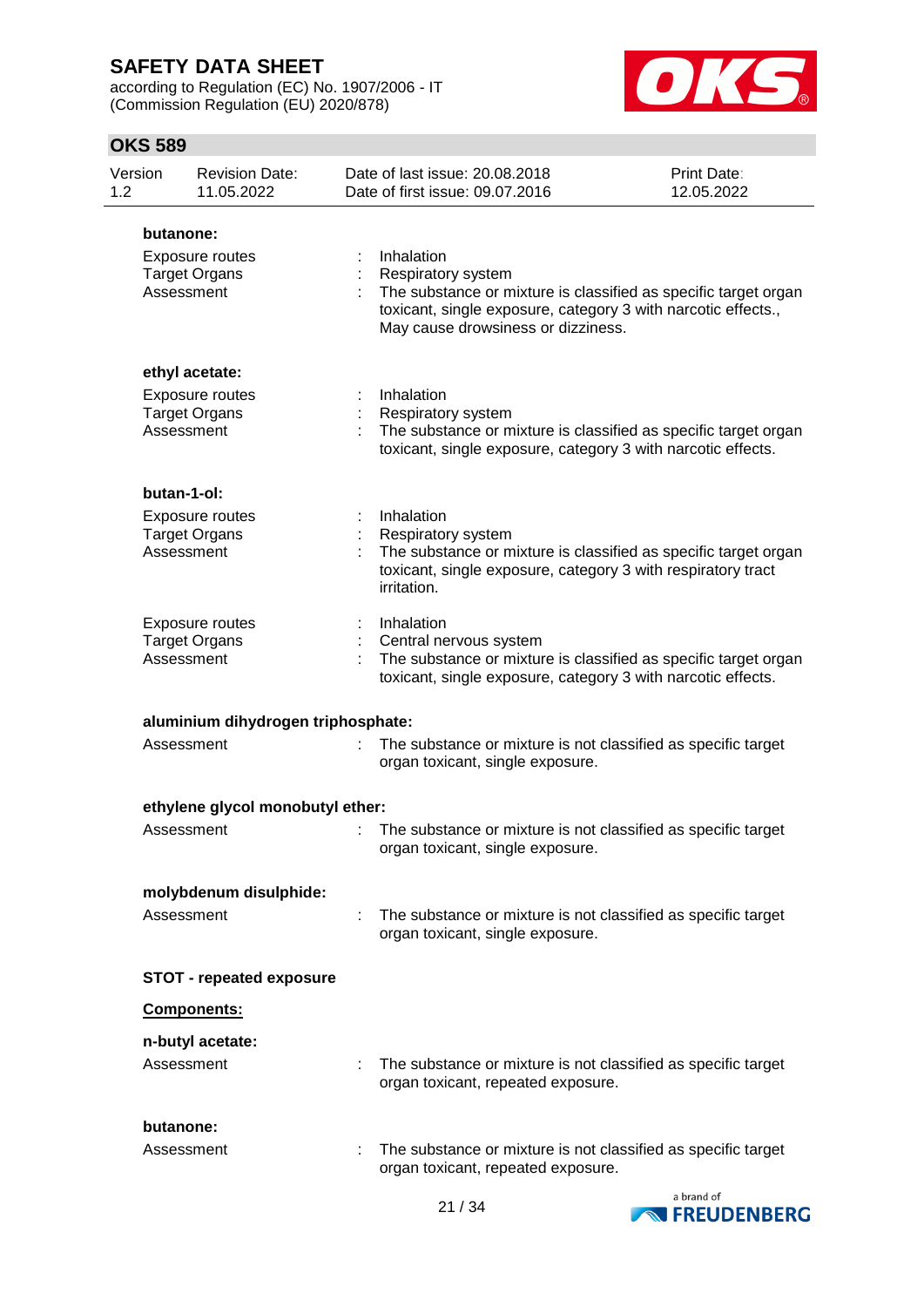according to Regulation (EC) No. 1907/2006 - IT (Commission Regulation (EU) 2020/878)



| Version<br>1.2 | <b>Revision Date:</b><br>11.05.2022                        | Date of last issue: 20.08.2018<br>Date of first issue: 09.07.2016 | Print Date:<br>12.05.2022                                       |
|----------------|------------------------------------------------------------|-------------------------------------------------------------------|-----------------------------------------------------------------|
|                |                                                            |                                                                   |                                                                 |
|                | ethyl acetate:                                             |                                                                   |                                                                 |
|                | Assessment                                                 | organ toxicant, repeated exposure.                                | The substance or mixture is not classified as specific target   |
|                | butan-1-ol:                                                |                                                                   |                                                                 |
|                | Assessment                                                 | ÷.<br>organ toxicant, repeated exposure.                          | The substance or mixture is not classified as specific target   |
|                | aluminium dihydrogen triphosphate:                         |                                                                   |                                                                 |
|                | Assessment                                                 | organ toxicant, repeated exposure.                                | : The substance or mixture is not classified as specific target |
|                | ethylene glycol monobutyl ether:                           |                                                                   |                                                                 |
|                | Assessment                                                 | organ toxicant, repeated exposure.                                | The substance or mixture is not classified as specific target   |
|                | molybdenum disulphide:                                     |                                                                   |                                                                 |
|                | Assessment                                                 | organ toxicant, repeated exposure.                                | The substance or mixture is not classified as specific target   |
|                | <b>Repeated dose toxicity</b>                              |                                                                   |                                                                 |
|                | Product:                                                   |                                                                   |                                                                 |
|                | Remarks                                                    | This information is not available.                                |                                                                 |
|                | Components:                                                |                                                                   |                                                                 |
|                | n-butyl acetate:                                           |                                                                   |                                                                 |
|                | <b>Species</b><br><b>NOAEL</b><br><b>Application Route</b> | Rat<br>125 mg/kg<br>Oral                                          |                                                                 |
|                | <b>Aspiration toxicity</b>                                 |                                                                   |                                                                 |
|                | Product:<br>This information is not available.             |                                                                   |                                                                 |
|                | Components:                                                |                                                                   |                                                                 |
|                | n-butyl acetate:                                           |                                                                   |                                                                 |
|                | No aspiration toxicity classification                      |                                                                   |                                                                 |
|                | butanone:                                                  |                                                                   |                                                                 |
|                | No aspiration toxicity classification                      |                                                                   |                                                                 |

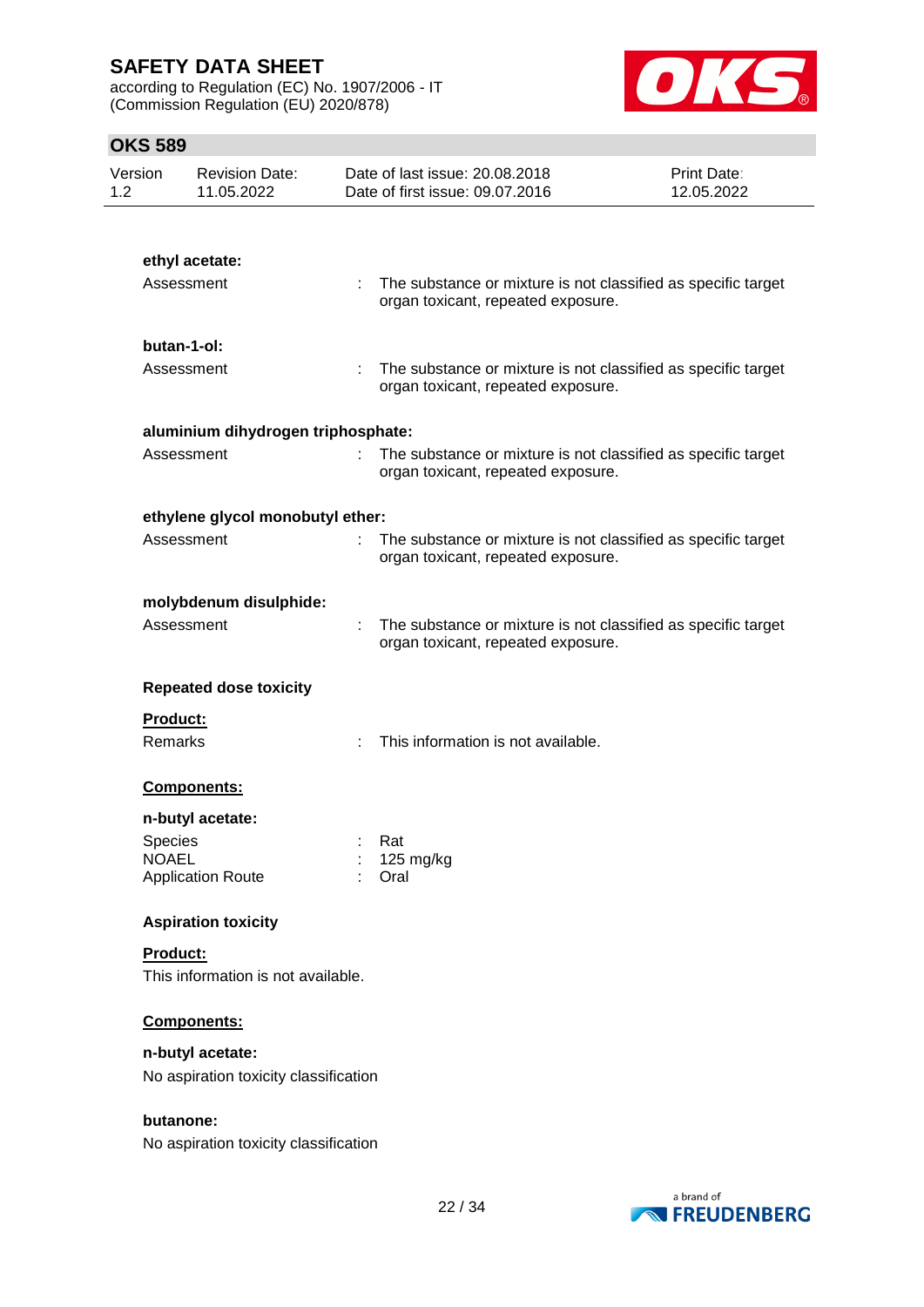according to Regulation (EC) No. 1907/2006 - IT (Commission Regulation (EU) 2020/878)



## **OKS 589**

| Version<br>1.2                                                              | <b>Revision Date:</b><br>11.05.2022                  | Date of last issue: 20.08.2018<br>Date of first issue: 09.07.2016 | <b>Print Date:</b><br>12.05.2022 |  |  |  |  |
|-----------------------------------------------------------------------------|------------------------------------------------------|-------------------------------------------------------------------|----------------------------------|--|--|--|--|
|                                                                             | butan-1-ol:<br>No aspiration toxicity classification |                                                                   |                                  |  |  |  |  |
| aluminium dihydrogen triphosphate:<br>No aspiration toxicity classification |                                                      |                                                                   |                                  |  |  |  |  |
| ethylene glycol monobutyl ether:                                            |                                                      |                                                                   |                                  |  |  |  |  |

No aspiration toxicity classification

#### **11.2 Information on other hazards**

#### **Endocrine disrupting properties**

### **Product:**

| Assessment                         | : The substance/mixture does not contain components consid-<br>ered to have endocrine disrupting properties according to<br>REACH Article 57(f) or Commission Delegated regulation<br>(EU) 2017/2100 or Commission Regulation (EU) 2018/605 at<br>levels of 0.1% or higher. |
|------------------------------------|-----------------------------------------------------------------------------------------------------------------------------------------------------------------------------------------------------------------------------------------------------------------------------|
| <b>Further information</b>         |                                                                                                                                                                                                                                                                             |
| <b>Product:</b><br><b>Remarks</b>  | Information given is based on data on the components and<br>the toxicology of similar products.                                                                                                                                                                             |
| <b>Components:</b>                 |                                                                                                                                                                                                                                                                             |
| aluminium dihydrogen triphosphate: |                                                                                                                                                                                                                                                                             |
| <b>Remarks</b>                     | Ingestion causes irritation of upper respiratory system and<br>gastrointestinal disturbance.                                                                                                                                                                                |
| molybdenum disulphide:             |                                                                                                                                                                                                                                                                             |
| Remarks                            | Information given is based on data on the components and                                                                                                                                                                                                                    |

the toxicology of similar products.

### **SECTION 12: Ecological information**

#### **12.1 Toxicity**

| <b>Product:</b>                                                                     |                                          |
|-------------------------------------------------------------------------------------|------------------------------------------|
| Toxicity to fish                                                                    | : Remarks: Harmful to aquatic organisms. |
| Toxicity to daphnia and other : Remarks: No data available<br>aquatic invertebrates |                                          |

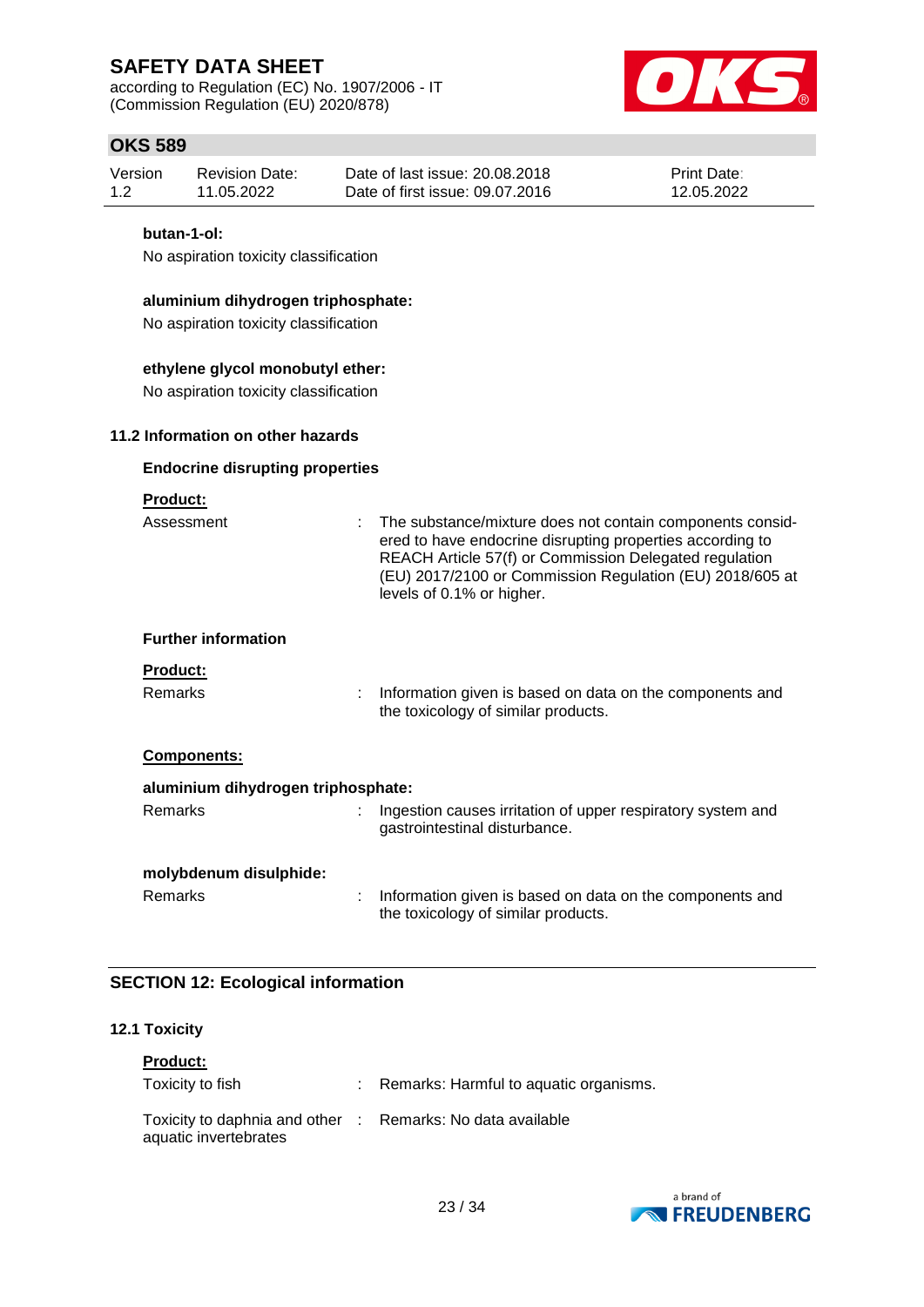according to Regulation (EC) No. 1907/2006 - IT (Commission Regulation (EU) 2020/878)



| Version<br>1.2 |                    | <b>Revision Date:</b><br>11.05.2022                              |    | Date of last issue: 20.08.2018<br>Date of first issue: 09.07.2016                                                                                                   | Print Date:<br>12.05.2022 |
|----------------|--------------------|------------------------------------------------------------------|----|---------------------------------------------------------------------------------------------------------------------------------------------------------------------|---------------------------|
|                | plants             | Toxicity to algae/aquatic                                        |    | Remarks: No data available                                                                                                                                          |                           |
|                |                    | Toxicity to microorganisms                                       |    | Remarks: No data available                                                                                                                                          |                           |
|                | <b>Components:</b> |                                                                  |    |                                                                                                                                                                     |                           |
|                |                    | n-butyl acetate:                                                 |    |                                                                                                                                                                     |                           |
|                | Toxicity to fish   |                                                                  | ÷  | LC50 (Pimephales promelas (fathead minnow)): 18 mg/l<br>Exposure time: 96 h<br>Test Type: flow-through test<br>Method: OECD Test Guideline 203                      |                           |
|                |                    | Toxicity to daphnia and other :<br>aquatic invertebrates         |    | EC50 (Daphnia (water flea)): 44 mg/l<br>Exposure time: 48 h<br>Test Type: static test                                                                               |                           |
|                | plants             | Toxicity to algae/aquatic                                        | ÷. | EC50 (Desmodesmus subspicatus (green algae)): 397 mg/l<br>Exposure time: 72 h<br>Test Type: static test                                                             |                           |
|                |                    | Toxicity to microorganisms                                       |    | EC50 (Tetrahymena pyriformis): 356 mg/l<br>Exposure time: 40 h<br>Test Type: Growth inhibition                                                                      |                           |
|                | ic toxicity)       | Toxicity to daphnia and other :<br>aquatic invertebrates (Chron- |    | NOEC: 23 mg/l<br>Exposure time: 21 d<br>Species: Daphnia magna (Water flea)<br><b>Test Type: Reproduction Test</b><br>GLP: yes                                      |                           |
|                | butanone:          |                                                                  |    |                                                                                                                                                                     |                           |
|                | Toxicity to fish   |                                                                  |    | LC50 (Pimephales promelas (fathead minnow)): 2.993 mg/l<br>Exposure time: 96 h<br>Test Type: static test                                                            |                           |
|                |                    | Toxicity to daphnia and other :<br>aquatic invertebrates         |    | EC50 (Daphnia magna (Water flea)): 308 mg/l<br>Exposure time: 48 h<br>Test Type: static test                                                                        |                           |
|                | plants             | Toxicity to algae/aquatic                                        |    | EC50 (Pseudokirchneriella subcapitata (green algae)): 1.972<br>mg/l<br>Exposure time: 72 h<br>Test Type: static test<br>Method: OECD Test Guideline 201<br>GLP: yes |                           |
|                |                    | Toxicity to microorganisms                                       |    | EC50 (Pseudomonas putida): 1.150 mg/l<br>Exposure time: 16 h<br>Test Type: static test<br>Method: DIN 38 412 Part 8                                                 |                           |

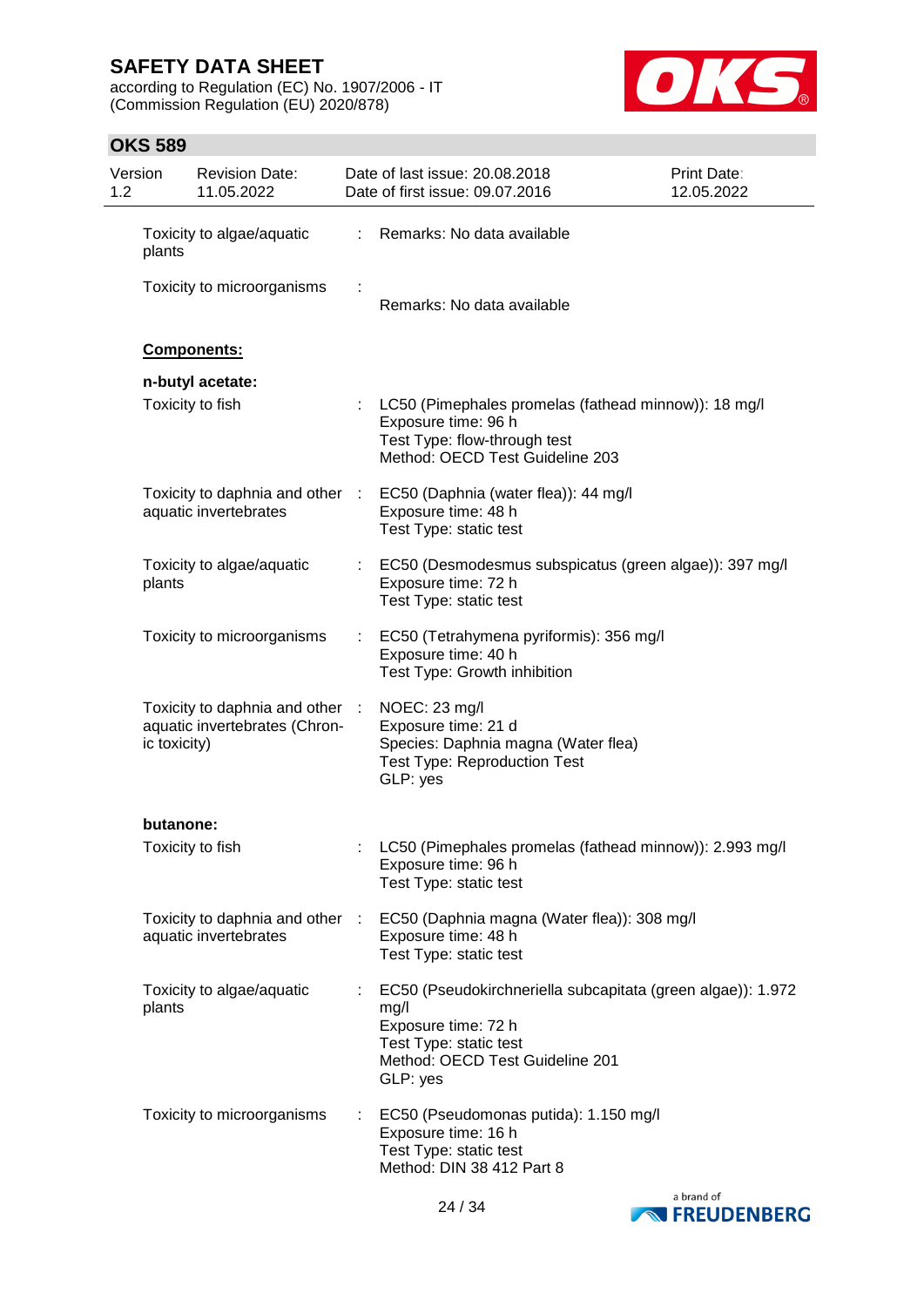according to Regulation (EC) No. 1907/2006 - IT (Commission Regulation (EU) 2020/878)



## **OKS 589**

| Version<br>1.2 |              | <b>Revision Date:</b><br>11.05.2022                            | Date of last issue: 20.08.2018<br>Date of first issue: 09.07.2016                                                                                                 | Print Date:<br>12.05.2022 |
|----------------|--------------|----------------------------------------------------------------|-------------------------------------------------------------------------------------------------------------------------------------------------------------------|---------------------------|
|                |              |                                                                |                                                                                                                                                                   |                           |
|                |              | ethyl acetate:                                                 |                                                                                                                                                                   |                           |
|                |              | Toxicity to fish                                               | LC50 (Pimephales promelas (fathead minnow)): 212,5 mg/l<br>Exposure time: 96 h<br>Test Type: static test                                                          |                           |
|                |              | Toxicity to daphnia and other :<br>aquatic invertebrates       | EC50 (Daphnia magna (Water flea)): 154 mg/l<br>Exposure time: 48 h                                                                                                |                           |
|                | plants       | Toxicity to algae/aquatic                                      | EC50 (Pseudokirchneriella subcapitata (green algae)): 2.500<br>mg/l<br>Exposure time: 96 h                                                                        |                           |
|                | butan-1-ol:  |                                                                |                                                                                                                                                                   |                           |
|                |              | Toxicity to fish                                               | LC50 (Pimephales promelas (fathead minnow)): 1.376 mg/l<br>Exposure time: 96 h<br>Test Type: static test<br>Method: OECD Test Guideline 203<br>GLP: yes           |                           |
|                |              | Toxicity to daphnia and other :<br>aquatic invertebrates       | EC50 (Daphnia magna (Water flea)): 1.328 mg/l<br>Exposure time: 48 h<br>Test Type: static test<br>Method: OECD Test Guideline 202<br>GLP: yes                     |                           |
|                | plants       | Toxicity to algae/aquatic                                      | EC50 (Pseudokirchneriella subcapitata (green algae)): 225<br>mg/l<br>Exposure time: 96 h<br>Test Type: static test<br>Method: OECD Test Guideline 201<br>GLP: yes |                           |
|                |              | Toxicity to microorganisms                                     | EC10 (Pseudomonas putida): 2.476 mg/l<br>Exposure time: 17 h<br>Test Type: static test<br>Method: DIN 38 412 Part 8                                               |                           |
|                | ic toxicity) | Toxicity to daphnia and other<br>aquatic invertebrates (Chron- | NOEC: 4,1 mg/l<br>Exposure time: 21 d<br>Species: Daphnia magna (Water flea)<br>Test Type: semi-static test<br>Method: OECD Test Guideline 211<br>GLP: yes        |                           |
|                |              | ethylene glycol monobutyl ether:                               |                                                                                                                                                                   |                           |
|                |              | Toxicity to fish                                               | LC50 (Oncorhynchus mykiss (rainbow trout)): 1.474 mg/l<br>Exposure time: 96 h                                                                                     |                           |



Method: OECD Test Guideline 203

Test Type: static test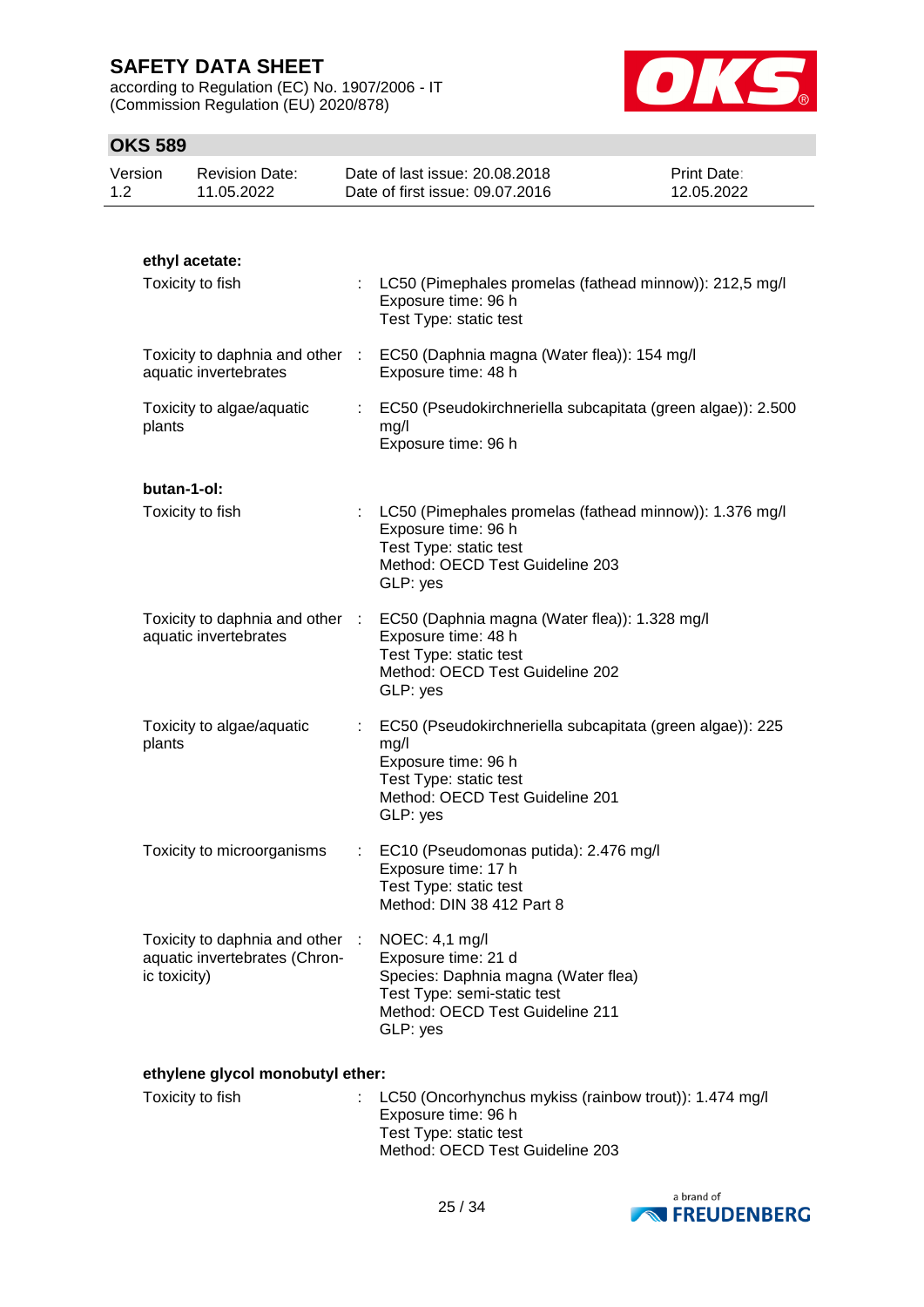according to Regulation (EC) No. 1907/2006 - IT (Commission Regulation (EU) 2020/878)



| Version<br>1.2 |                 | <b>Revision Date:</b><br>11.05.2022                              |   | Date of last issue: 20.08.2018<br>Date of first issue: 09.07.2016                                                                                      | Print Date:<br>12.05.2022 |
|----------------|-----------------|------------------------------------------------------------------|---|--------------------------------------------------------------------------------------------------------------------------------------------------------|---------------------------|
|                |                 | Toxicity to daphnia and other :<br>aquatic invertebrates         |   | EC50 (Daphnia magna (Water flea)): 1.550 mg/l<br>Exposure time: 48 h<br>Test Type: Immobilization<br>Method: OECD Test Guideline 202                   |                           |
|                | plants          | Toxicity to algae/aquatic                                        |   | EC50 (Pseudokirchneriella subcapitata (green algae)): 1.840<br>mg/l<br>Exposure time: 72 h<br>Method: OECD Test Guideline 201                          |                           |
|                | icity)          | Toxicity to fish (Chronic tox-                                   | ÷ | $NOEC:$ > 100 mg/l<br>Exposure time: 21 d<br>Species: Danio rerio (zebra fish)                                                                         |                           |
|                | ic toxicity)    | Toxicity to daphnia and other :<br>aquatic invertebrates (Chron- |   | NOEC: 100 mg/l<br>Exposure time: 21 d<br>Species: Daphnia magna (Water flea)<br><b>Test Type: Reproduction Test</b><br>Method: OECD Test Guideline 211 |                           |
|                |                 | molybdenum disulphide:                                           |   |                                                                                                                                                        |                           |
|                |                 | Toxicity to fish                                                 |   | LC50 (Pimephales promelas (fathead minnow)): > 100 mg/l<br>Exposure time: 96 h                                                                         |                           |
|                |                 | Toxicity to daphnia and other :<br>aquatic invertebrates         |   | EC50 (Daphnia magna (Water flea)): > 100 mg/l<br>Exposure time: 48 h                                                                                   |                           |
|                | plants          | Toxicity to algae/aquatic                                        |   | EC50 (Pseudokirchneriella subcapitata (green algae)): > 100<br>mg/l<br>Exposure time: 72 h                                                             |                           |
|                |                 | 12.2 Persistence and degradability                               |   |                                                                                                                                                        |                           |
|                | <b>Product:</b> |                                                                  |   |                                                                                                                                                        |                           |
|                |                 | Biodegradability                                                 |   | Remarks: No data available                                                                                                                             |                           |
|                | ity             |                                                                  |   | Physico-chemical removabil- : Remarks: No data available                                                                                               |                           |
|                |                 | Components:                                                      |   |                                                                                                                                                        |                           |
|                |                 | n-butyl acetate:                                                 |   |                                                                                                                                                        |                           |
|                |                 | Biodegradability                                                 |   | Test Type: Primary biodegradation<br>Result: rapidly biodegradable<br>Biodegradation: 83 %<br>Exposure time: 28 d<br>Method: OECD Test Guideline 301D  |                           |
|                | butanone:       | Biodegradability                                                 |   | Test Type: aerobic                                                                                                                                     |                           |

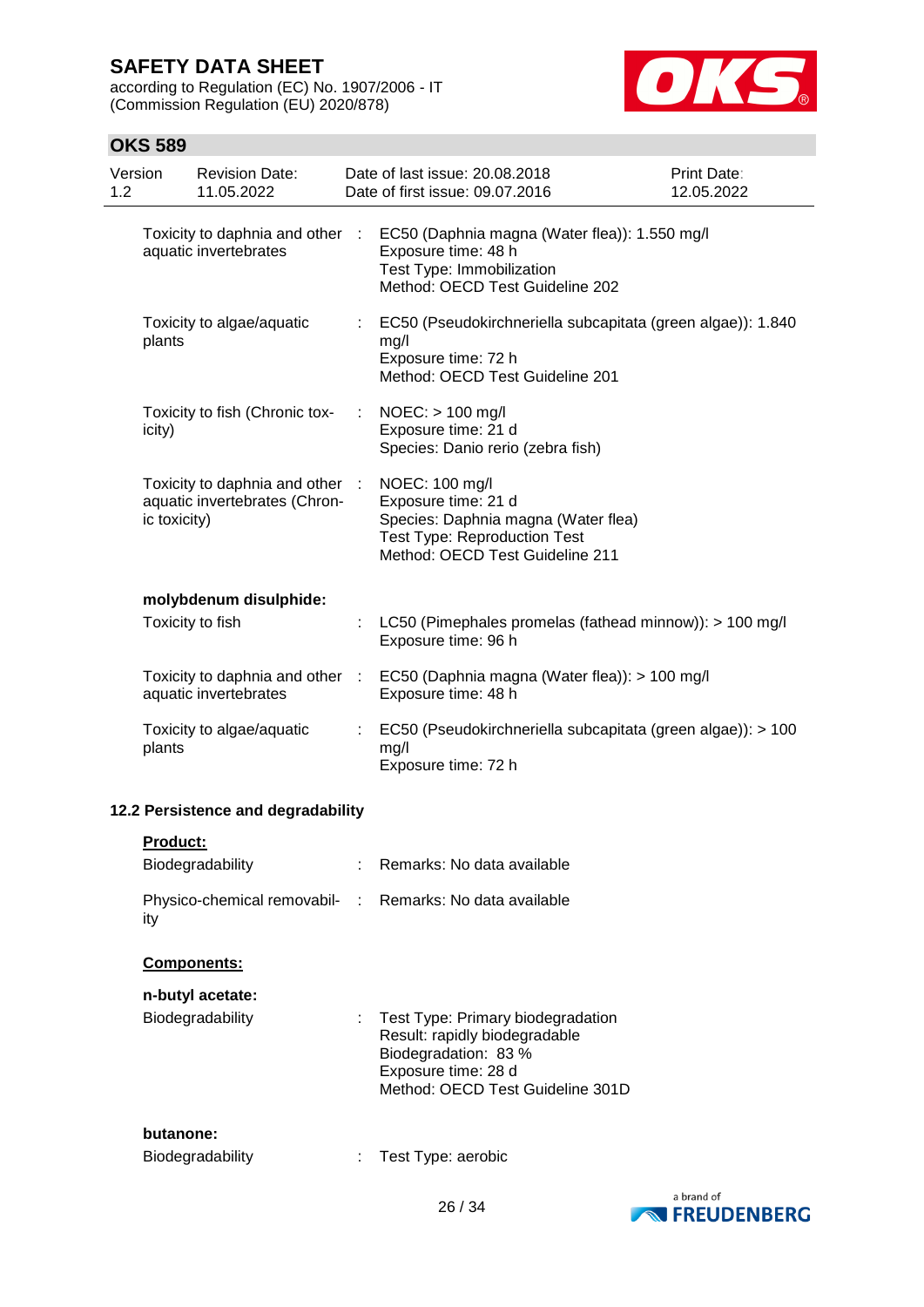according to Regulation (EC) No. 1907/2006 - IT (Commission Regulation (EU) 2020/878)



| Version<br>1.2 | <b>Revision Date:</b><br>11.05.2022                            |   | Date of last issue: 20.08.2018<br>Date of first issue: 09.07.2016                                                                                                                                                       | Print Date:<br>12.05.2022 |
|----------------|----------------------------------------------------------------|---|-------------------------------------------------------------------------------------------------------------------------------------------------------------------------------------------------------------------------|---------------------------|
|                |                                                                |   | Inoculum: activated sludge<br>Result: rapidly biodegradable<br>Biodegradation: 98 %<br>Exposure time: 28 d<br>Method: OECD Test Guideline 301D<br>GLP: yes                                                              |                           |
|                | ethyl acetate:                                                 |   |                                                                                                                                                                                                                         |                           |
|                | Biodegradability                                               |   | Result: rapidly biodegradable                                                                                                                                                                                           |                           |
|                | butan-1-ol:                                                    |   |                                                                                                                                                                                                                         |                           |
|                | Biodegradability                                               |   | Test Type: aerobic<br>Inoculum: activated sludge<br>Result: rapidly biodegradable<br>Biodegradation: $> 92 %$<br>Exposure time: 28 d                                                                                    |                           |
|                | ethylene glycol monobutyl ether:                               |   |                                                                                                                                                                                                                         |                           |
|                | Biodegradability                                               |   | Test Type: aerobic<br>Result: rapidly biodegradable<br>Biodegradation: 90 %<br>Exposure time: 28 d<br>Method: OECD Test Guideline 301B                                                                                  |                           |
|                | 12.3 Bioaccumulative potential                                 |   |                                                                                                                                                                                                                         |                           |
|                | Product:                                                       |   |                                                                                                                                                                                                                         |                           |
|                | <b>Bioaccumulation</b>                                         |   | Remarks: This mixture contains no substance considered to<br>be persistent, bioaccumulating and toxic (PBT).<br>This mixture contains no substance considered to be very<br>persistent and very bioaccumulating (vPvB). |                           |
|                | Components:                                                    |   |                                                                                                                                                                                                                         |                           |
|                | n-butyl acetate:<br>Partition coefficient: n-<br>octanol/water |   | log Pow: 2,3 (25 °C)<br>pH: 7<br>Method: OECD Test Guideline 117<br>GLP: yes                                                                                                                                            |                           |
|                | butanone:                                                      |   |                                                                                                                                                                                                                         |                           |
|                | <b>Bioaccumulation</b>                                         |   | Remarks: Due to the distribution coefficient n-octanol/water,<br>accumulation in organisms is not expected.                                                                                                             |                           |
|                | Partition coefficient: n-<br>octanol/water                     | ÷ | log Pow: $0,3$ (40 °C)<br>Method: OECD Test Guideline 117<br>GLP: yes                                                                                                                                                   |                           |

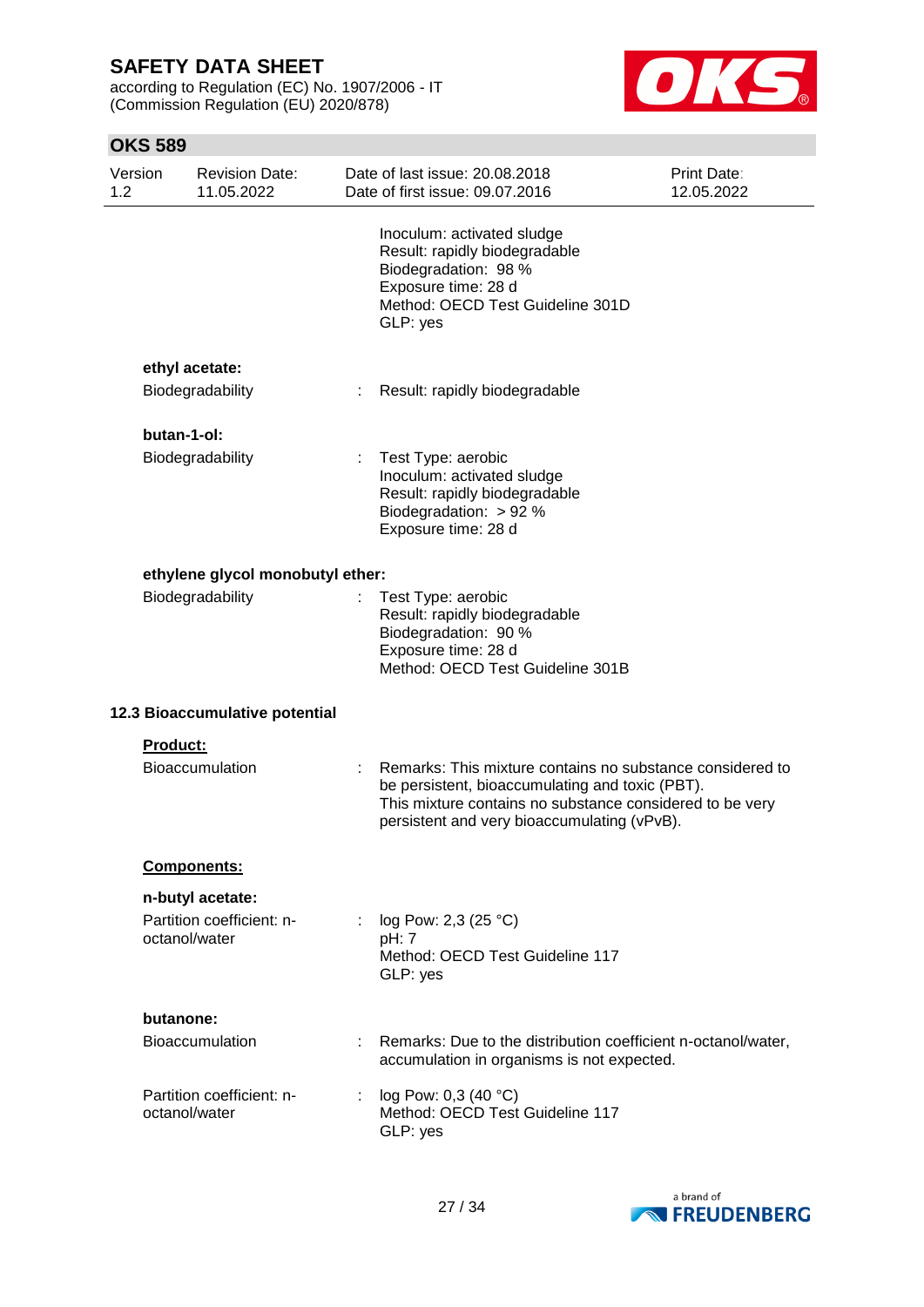according to Regulation (EC) No. 1907/2006 - IT (Commission Regulation (EU) 2020/878)



### **OKS 589**

| Version<br>1.2 |                  | <b>Revision Date:</b><br>11.05.2022     |                           | Date of last issue: 20.08.2018<br>Date of first issue: 09.07.2016                                                                                                                                           | <b>Print Date:</b><br>12.05.2022 |
|----------------|------------------|-----------------------------------------|---------------------------|-------------------------------------------------------------------------------------------------------------------------------------------------------------------------------------------------------------|----------------------------------|
|                |                  | ethyl acetate:                          |                           |                                                                                                                                                                                                             |                                  |
|                | octanol/water    | Partition coefficient: n-               | t.                        | log Pow: 0,68 (25 °C)                                                                                                                                                                                       |                                  |
|                | butan-1-ol:      |                                         |                           |                                                                                                                                                                                                             |                                  |
|                | octanol/water    | Partition coefficient: n-               | $\mathbb{R}^{\mathbb{Z}}$ | log Pow: 1 (25 °C)<br>pH: 7<br>Method: OECD Test Guideline 117<br>GLP: yes                                                                                                                                  |                                  |
|                |                  | ethylene glycol monobutyl ether:        |                           |                                                                                                                                                                                                             |                                  |
|                |                  | <b>Bioaccumulation</b>                  | ÷.                        | Bioconcentration factor (BCF): 2,5                                                                                                                                                                          |                                  |
|                | octanol/water    | Partition coefficient: n-               |                           | : $log Pow: 0,81 (25 °C)$<br>Method: OECD Test Guideline 107                                                                                                                                                |                                  |
|                | <b>Graphite:</b> |                                         |                           |                                                                                                                                                                                                             |                                  |
|                | octanol/water    | Partition coefficient: n-               |                           | : Remarks: No data available                                                                                                                                                                                |                                  |
|                |                  | 12.4 Mobility in soil                   |                           |                                                                                                                                                                                                             |                                  |
|                | <b>Product:</b>  |                                         |                           |                                                                                                                                                                                                             |                                  |
|                | Mobility         |                                         |                           | Remarks: No data available                                                                                                                                                                                  |                                  |
|                |                  | mental compartments                     |                           | Distribution among environ- : Remarks: No data available                                                                                                                                                    |                                  |
|                |                  | 12.5 Results of PBT and vPvB assessment |                           |                                                                                                                                                                                                             |                                  |
|                | Product:         |                                         |                           |                                                                                                                                                                                                             |                                  |
|                | Assessment       |                                         |                           | This substance/mixture contains no components considered<br>to be either persistent, bioaccumulative and toxic (PBT), or<br>very persistent and very bioaccumulative (vPvB) at levels of<br>0.1% or higher. |                                  |
|                |                  | Components:                             |                           |                                                                                                                                                                                                             |                                  |
|                |                  | n-butyl acetate:                        |                           |                                                                                                                                                                                                             |                                  |
|                | Assessment       |                                         |                           | Non-classified PBT substance. Non-classified vPvB substance                                                                                                                                                 |                                  |
|                | butanone:        |                                         |                           |                                                                                                                                                                                                             |                                  |
|                | Assessment       |                                         |                           | Non-classified PBT substance. Non-classified vPvB substance                                                                                                                                                 |                                  |
|                |                  |                                         |                           |                                                                                                                                                                                                             |                                  |

### **12.6 Endocrine disrupting properties**

#### **Product:**

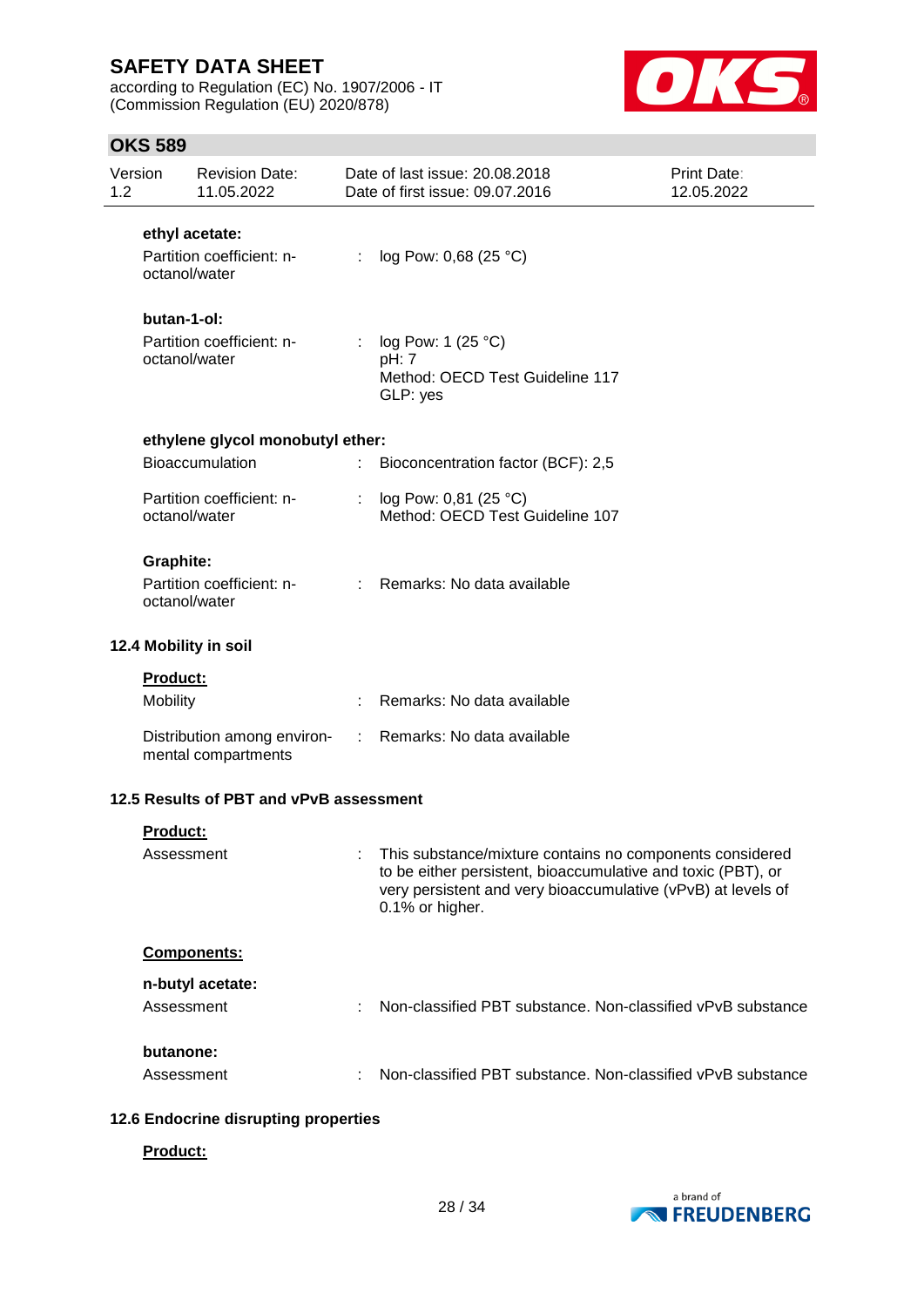according to Regulation (EC) No. 1907/2006 - IT (Commission Regulation (EU) 2020/878)



### **OKS 589**

| Version<br>1.2  | <b>Revision Date:</b><br>11.05.2022 | Date of last issue: 20.08.2018<br>Date of first issue: 09.07.2016                                                                                                                                                                                                         | <b>Print Date:</b><br>12.05.2022 |
|-----------------|-------------------------------------|---------------------------------------------------------------------------------------------------------------------------------------------------------------------------------------------------------------------------------------------------------------------------|----------------------------------|
| Assessment      |                                     | The substance/mixture does not contain components consid-<br>ered to have endocrine disrupting properties according to<br>REACH Article 57(f) or Commission Delegated regulation<br>(EU) 2017/2100 or Commission Regulation (EU) 2018/605 at<br>levels of 0.1% or higher. |                                  |
|                 | 12.7 Other adverse effects          |                                                                                                                                                                                                                                                                           |                                  |
| <b>Product:</b> |                                     |                                                                                                                                                                                                                                                                           |                                  |

mation

Additional ecological infor-: No information on ecology is available.

## **SECTION 13: Disposal considerations**

| 13.1 Waste treatment methods |   |                                                                                                                                                                                                                    |
|------------------------------|---|--------------------------------------------------------------------------------------------------------------------------------------------------------------------------------------------------------------------|
| Product                      | ÷ | The product should not be allowed to enter drains, water<br>courses or the soil.<br>Do not dispose of with domestic refuse.<br>Dispose of as hazardous waste in compliance with local and<br>national regulations. |
|                              |   | Waste codes should be assigned by the user based on the<br>application for which the product was used.                                                                                                             |
| Contaminated packaging       |   | Packaging that is not properly emptied must be disposed of as<br>the unused product.<br>Dispose of waste product or used containers according to<br>local regulations.                                             |
|                              |   | The following Waste Codes are only suggestions:                                                                                                                                                                    |
| <b>Waste Code</b>            |   | used product, unused product<br>08 01 11*, waste paint and varnish containing organic sol-<br>vents or other hazardous substances                                                                                  |
|                              |   | uncleaned packagings<br>15 01 10, packaging containing residues of or contaminated<br>by hazardous substances                                                                                                      |

### **SECTION 14: Transport information**

#### **14.1 UN number or ID number**

| <b>ADN</b> | $\therefore$ UN 1263 |
|------------|----------------------|
| <b>ADR</b> | $\therefore$ UN 1263 |
| <b>RID</b> | $\therefore$ UN 1263 |

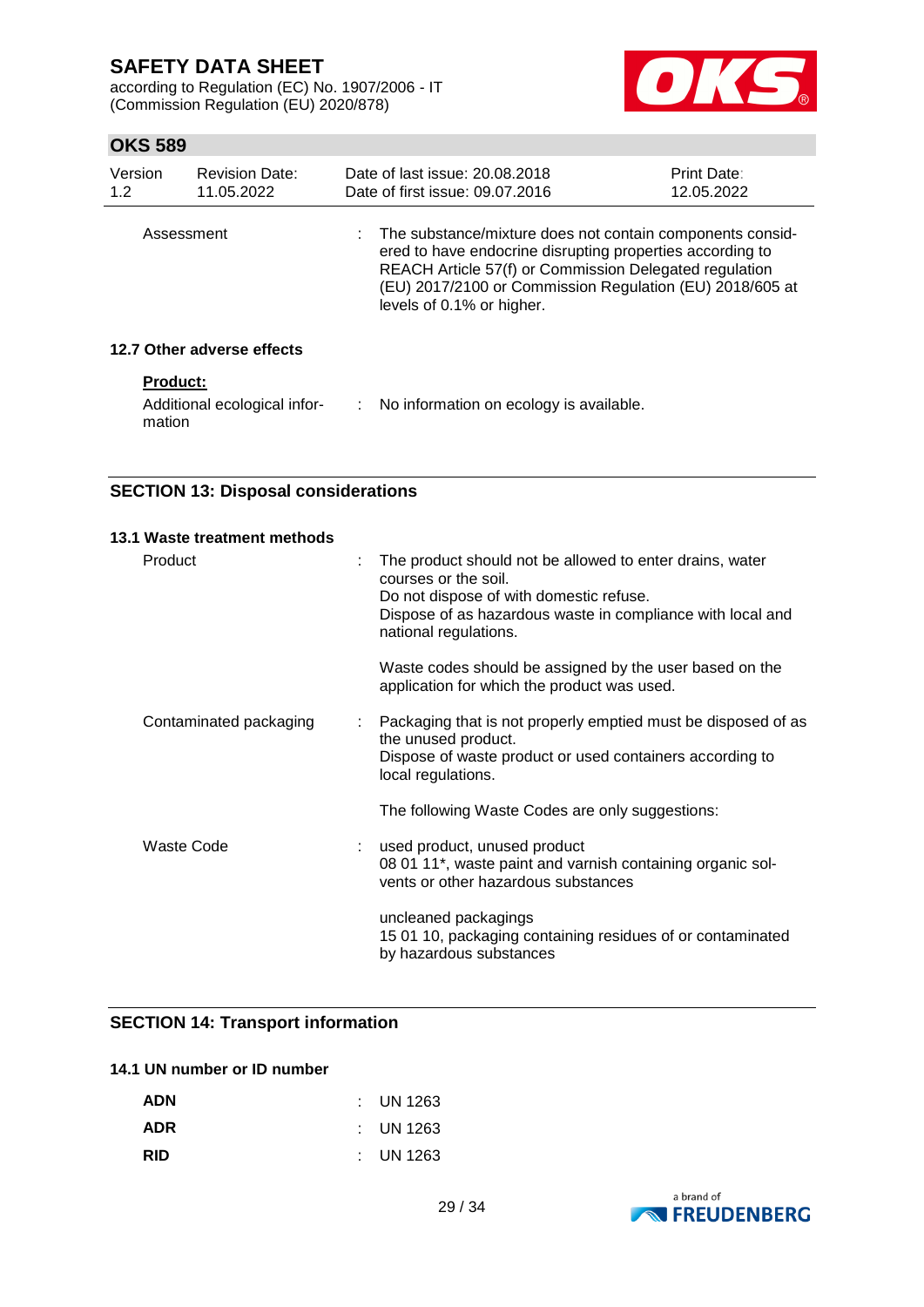according to Regulation (EC) No. 1907/2006 - IT (Commission Regulation (EU) 2020/878)



| Version<br>1.2 |                                   | <b>Revision Date:</b><br>11.05.2022                                                                           |    | Date of last issue: 20.08.2018<br>Date of first issue: 09.07.2016 | Print Date:<br>12.05.2022 |
|----------------|-----------------------------------|---------------------------------------------------------------------------------------------------------------|----|-------------------------------------------------------------------|---------------------------|
|                |                                   |                                                                                                               |    |                                                                   |                           |
|                | <b>IMDG</b>                       |                                                                                                               | ÷  | <b>UN 1263</b>                                                    |                           |
|                | <b>IATA</b>                       |                                                                                                               |    | <b>UN 1263</b>                                                    |                           |
|                |                                   | 14.2 UN proper shipping name                                                                                  |    |                                                                   |                           |
|                | <b>ADN</b>                        |                                                                                                               |    | : PAINT                                                           |                           |
|                | <b>ADR</b>                        |                                                                                                               |    | <b>PAINT</b>                                                      |                           |
|                | <b>RID</b>                        |                                                                                                               |    | <b>PAINT</b>                                                      |                           |
|                | <b>IMDG</b>                       |                                                                                                               |    | <b>PAINT</b>                                                      |                           |
|                | <b>IATA</b>                       |                                                                                                               | ÷  | Paint                                                             |                           |
|                |                                   | 14.3 Transport hazard class(es)                                                                               |    |                                                                   |                           |
|                | <b>ADN</b>                        |                                                                                                               | ÷. | 3                                                                 |                           |
|                | <b>ADR</b>                        |                                                                                                               | ÷. | 3                                                                 |                           |
|                | <b>RID</b>                        |                                                                                                               | ÷. | 3                                                                 |                           |
|                | <b>IMDG</b>                       |                                                                                                               | ÷  | 3                                                                 |                           |
|                | <b>IATA</b>                       |                                                                                                               | ÷. | 3                                                                 |                           |
|                |                                   | 14.4 Packing group                                                                                            |    |                                                                   |                           |
|                | <b>ADN</b>                        |                                                                                                               |    |                                                                   |                           |
|                |                                   | Packing group<br><b>Classification Code</b><br><b>Hazard Identification Number</b>                            |    | Ш.<br>F <sub>1</sub><br>33                                        |                           |
|                | Labels                            |                                                                                                               |    | 3                                                                 |                           |
|                | <b>ADR</b><br>Labels              | Packing group<br><b>Classification Code</b><br><b>Hazard Identification Number</b><br>Tunnel restriction code |    | $\mathbf{I}$<br>F <sub>1</sub><br>33<br>3<br>$\therefore$ (D/E)   |                           |
|                | <b>RID</b><br>Labels              | Packing group<br><b>Classification Code</b><br>Hazard Identification Number :                                 |    | Ш<br>F <sub>1</sub><br>33<br>3                                    |                           |
|                | <b>IMDG</b><br>Labels<br>EmS Code | Packing group                                                                                                 | £. | $\mathbf{I}$<br>3<br>F-E, S-E                                     |                           |
|                | aircraft)<br>Labels               | <b>IATA (Cargo)</b><br>Packing instruction (cargo<br>Packing instruction (LQ)<br>Packing group                |    | 364<br>Y341<br>$\mathbf{I}$<br>Flammable Liquids                  |                           |

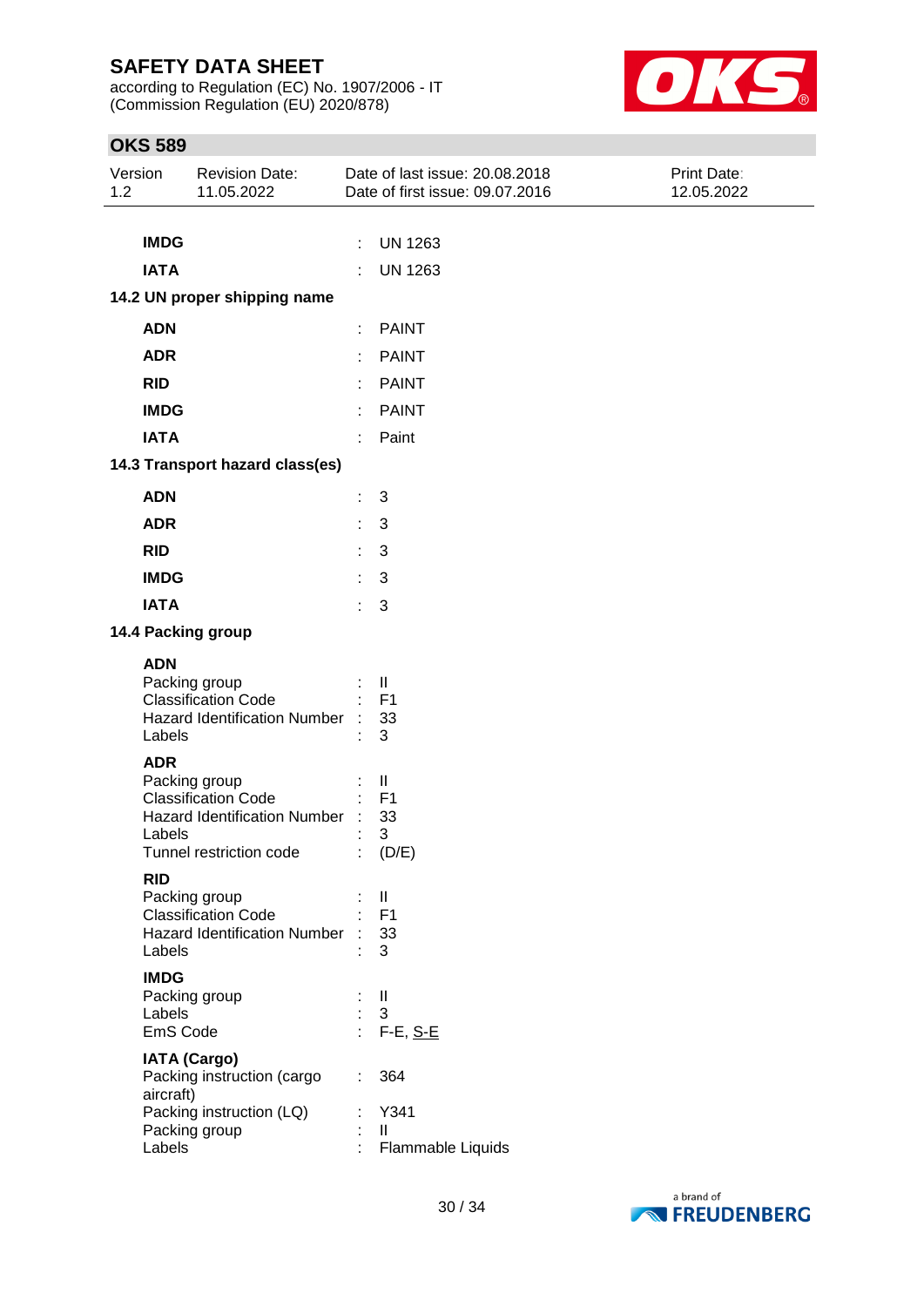according to Regulation (EC) No. 1907/2006 - IT (Commission Regulation (EU) 2020/878)



## **OKS 589**

| Version | Revision Date: | Date of last issue: 20.08.2018  | <b>Print Date:</b> |
|---------|----------------|---------------------------------|--------------------|
| 1.2     | 11.05.2022     | Date of first issue: 09.07.2016 | 12.05.2022         |

### **IATA (Passenger)**

| Packing instruction (passen- : 353 |                     |
|------------------------------------|---------------------|
| ger aircraft)                      |                     |
| Packing instruction (LQ)           | Y341                |
| Packing group                      | . II                |
| Labels                             | : Flammable Liquids |
|                                    |                     |

#### **14.5 Environmental hazards**

| <b>ADN</b><br>Environmentally hazardous | no |
|-----------------------------------------|----|
| <b>ADR</b><br>Environmentally hazardous | no |
| RID<br>Environmentally hazardous        | no |
| <b>IMDG</b><br>Marine pollutant         | no |

### **14.6 Special precautions for user**

The transport classification(s) provided herein are for informational purposes only, and solely based upon the properties of the unpackaged material as it is described within this Safety Data Sheet. Transportation classifications may vary by mode of transportation, package sizes, and variations in regional or country regulations.

#### **14.7 Maritime transport in bulk according to IMO instruments**

Remarks : Not applicable for product as supplied.

### **SECTION 15: Regulatory information**

#### **15.1 Safety, health and environmental regulations/legislation specific for the substance or mixture**

| REACH - Restrictions on the manufacture, placing on<br>the market and use of certain dangerous substances,<br>mixtures and articles (Annex XVII) | Conditions of restriction for the fol-<br>lowing entries should be considered:<br>Number on list 3                             |
|--------------------------------------------------------------------------------------------------------------------------------------------------|--------------------------------------------------------------------------------------------------------------------------------|
|                                                                                                                                                  | ethylene glycol monobutyl ether<br>(Number on list 3)<br>formaldehyde (Number on list 72,<br>28)                               |
| REACH - Candidate List of Substances of Very High<br>Concern for Authorisation (Article 59).<br>(EU SVHC)                                        | This product does not contain sub-<br>stances of very high concern (Regu-<br>lation (EC) No 1907/2006 (REACH),<br>Article 57). |
| REACH - List of substances subject to authorisation<br>(Annex XIV)<br>(EU. REACH-Annex XIV)                                                      | Not applicable                                                                                                                 |
| Regulation (EC) No 1005/2009 on substances that de-<br>plete the ozone layer                                                                     | Not applicable                                                                                                                 |

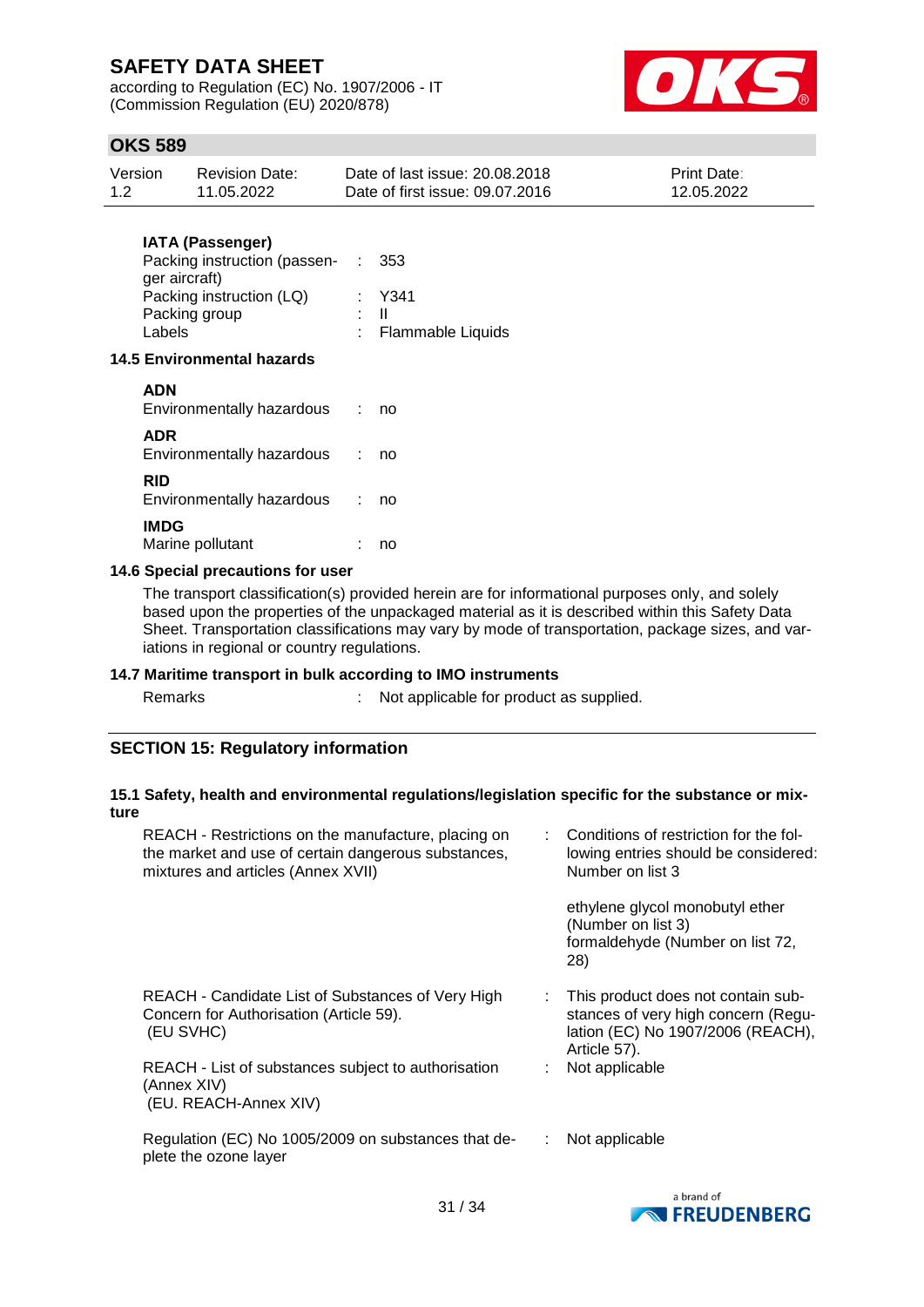according to Regulation (EC) No. 1907/2006 - IT (Commission Regulation (EU) 2020/878)



### **OKS 589**

| Version<br>1.2                                                                                                                                                            | <b>Revision Date:</b><br>11.05.2022                                                                                                                    | Date of last issue: 20.08.2018<br>Date of first issue: 09.07.2016 |                  | Print Date:<br>12.05.2022                                                                                                                                              |  |
|---------------------------------------------------------------------------------------------------------------------------------------------------------------------------|--------------------------------------------------------------------------------------------------------------------------------------------------------|-------------------------------------------------------------------|------------------|------------------------------------------------------------------------------------------------------------------------------------------------------------------------|--|
|                                                                                                                                                                           | (EC 1005/2009)                                                                                                                                         |                                                                   |                  |                                                                                                                                                                        |  |
|                                                                                                                                                                           | tants (recast)<br>(EU POP)                                                                                                                             | Regulation (EU) 2019/1021 on persistent organic pollu-<br>:       |                  | Not applicable                                                                                                                                                         |  |
| Regulation (EC) No 649/2012 of the European Parlia-<br>Not applicable<br>÷<br>ment and the Council concerning the export and import<br>of dangerous chemicals<br>(EU PIC) |                                                                                                                                                        |                                                                   |                  |                                                                                                                                                                        |  |
|                                                                                                                                                                           |                                                                                                                                                        |                                                                   | $\therefore$ P5c |                                                                                                                                                                        |  |
| stances.                                                                                                                                                                  | Seveso III: Directive 2012/18/EU of the European<br>Parliament and of the Council on the control of<br>major-accident hazards involving dangerous sub- |                                                                   | P5c              | <b>FLAMMABLE LIQUIDS</b>                                                                                                                                               |  |
|                                                                                                                                                                           | Volatile organic compounds                                                                                                                             | ÷<br>Volatile CMR compounds: 0,01 %                               |                  | Directive 2010/75/EU of 24 November 2010 on industrial<br>emissions (integrated pollution prevention and control)<br>Volatile organic compounds (VOC) content: 69,92 % |  |

#### **Other regulations:**

Take note of Directive 92/85/EEC regarding maternity protection or stricter national regulations, where applicable.

Take note of Directive 94/33/EC on the protection of young people at work or stricter national regulations, where applicable.

Legislative Decree April 9,2008, 81 (Implementation of Article 1 of the Law of 3 August 2007, n. 123, concerning the protection of health and safety in the workplace.) and subsequent amendments

Legislative Decree April 3, 2006, n.152, (Environmental standards) and subsequent amendments

Legislative Decree February 6, 2009, 21 (Regulations for the execution of the provisions laid down in Regulation (EC) no. 648/2004 on detergents)

#### **15.2 Chemical safety assessment**

This information is not available.

### **SECTION 16: Other information**

#### **Full text of H-Statements**

| EUH066           | : Repeated exposure may cause skin dryness or cracking. |
|------------------|---------------------------------------------------------|
| H225             | $\therefore$ Highly flammable liquid and vapour.        |
| H <sub>226</sub> | $\therefore$ Flammable liquid and vapour.               |



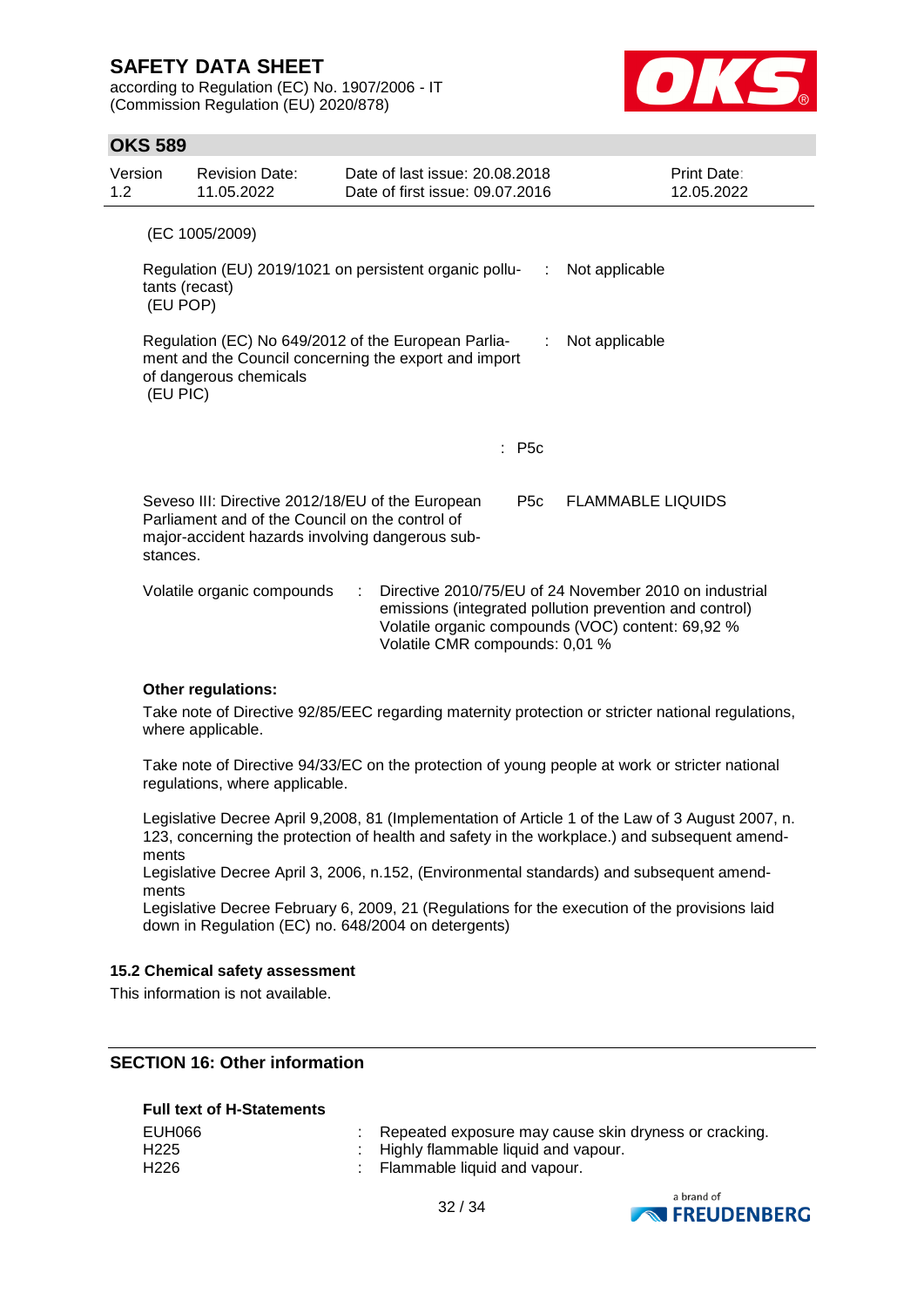according to Regulation (EC) No. 1907/2006 - IT (Commission Regulation (EU) 2020/878)



## **OKS 589**

| Version                                                                                       | <b>Revision Date:</b> | Date of last issue: 20.08.2018                                                                                                                                                                                                                                                              | Print Date: |
|-----------------------------------------------------------------------------------------------|-----------------------|---------------------------------------------------------------------------------------------------------------------------------------------------------------------------------------------------------------------------------------------------------------------------------------------|-------------|
| 1.2                                                                                           | 11.05.2022            | Date of first issue: 09.07.2016                                                                                                                                                                                                                                                             | 12.05.2022  |
| H302<br>H <sub>315</sub><br>H318<br>H <sub>319</sub><br>H332<br>H335<br>H336<br><b>EUH066</b> |                       | $:$ Harmful if swallowed.<br>: Causes skin irritation.<br>: Causes serious eye damage.<br>: Causes serious eye irritation.<br>: Harmful if inhaled.<br>: May cause respiratory irritation.<br>: May cause drowsiness or dizziness.<br>Repeated exposure may cause skin dryness or cracking. |             |

#### **Full text of other abbreviations**

| 2000/39/EC          | Europe. Commission Directive 2000/39/EC establishing a first<br>list of indicative occupational exposure limit values   |
|---------------------|-------------------------------------------------------------------------------------------------------------------------|
| 2017/164/EU         | Europe. Commission Directive 2017/164/EU establishing a<br>fourth list of indicative occupational exposure limit values |
| 2019/1831/EU        | Europe. Commission Directive 2019/1831/EU establishing a<br>fifth list of indicative occupational exposure limit values |
| IT OEL              | Italy. List of indicative limit values for professional exposure to<br>chemical agents.                                 |
| 2000/39/EC / TWA    | : Limit Value - eight hours                                                                                             |
| 2000/39/EC / STEL   | Short term exposure limit                                                                                               |
| 2017/164/EU / STEL  | : Short term exposure limit                                                                                             |
| 2017/164/EU / TWA   | : Limit Value - eight hours                                                                                             |
| 2019/1831/EU / TWA  | Limit Value - eight hours                                                                                               |
| 2019/1831/EU / STEL | Short term exposure limit                                                                                               |
| IT OEL / TWA        | 8 hour exposure limit                                                                                                   |
| IT OEL / STEL       | Short term exposure limit                                                                                               |

ADN - European Agreement concerning the International Carriage of Dangerous Goods by Inland Waterways; ADR - Agreement concerning the International Carriage of Dangerous Goods by Road; AIIC - Australian Inventory of Industrial Chemicals; ASTM - American Society for the Testing of Materials; bw - Body weight; CLP - Classification Labelling Packaging Regulation; Regulation (EC) No 1272/2008; CMR - Carcinogen, Mutagen or Reproductive Toxicant; DIN - Standard of the German Institute for Standardisation; DSL - Domestic Substances List (Canada); ECHA - European Chemicals Agency; EC-Number - European Community number; ECx - Concentration associated with x% response; ELx - Loading rate associated with x% response; EmS - Emergency Schedule; ENCS - Existing and New Chemical Substances (Japan); ErCx - Concentration associated with x% growth rate response; GHS - Globally Harmonized System; GLP - Good Laboratory Practice; IARC - International Agency for Research on Cancer; IATA - International Air Transport Association; IBC - International Code for the Construction and Equipment of Ships carrying Dangerous Chemicals in Bulk; IC50 - Half maximal inhibitory concentration; ICAO - International Civil Aviation Organization; IECSC - Inventory of Existing Chemical Substances in China; IMDG - International Maritime Dangerous Goods; IMO - International Maritime Organization; ISHL - Industrial Safety and Health Law (Japan); ISO - International Organisation for Standardization; KECI - Korea Existing Chemicals Inventory; LC50 - Lethal Concentration to 50 % of a test population; LD50 - Lethal Dose to 50% of a test population (Median Lethal Dose); MARPOL - Interna-